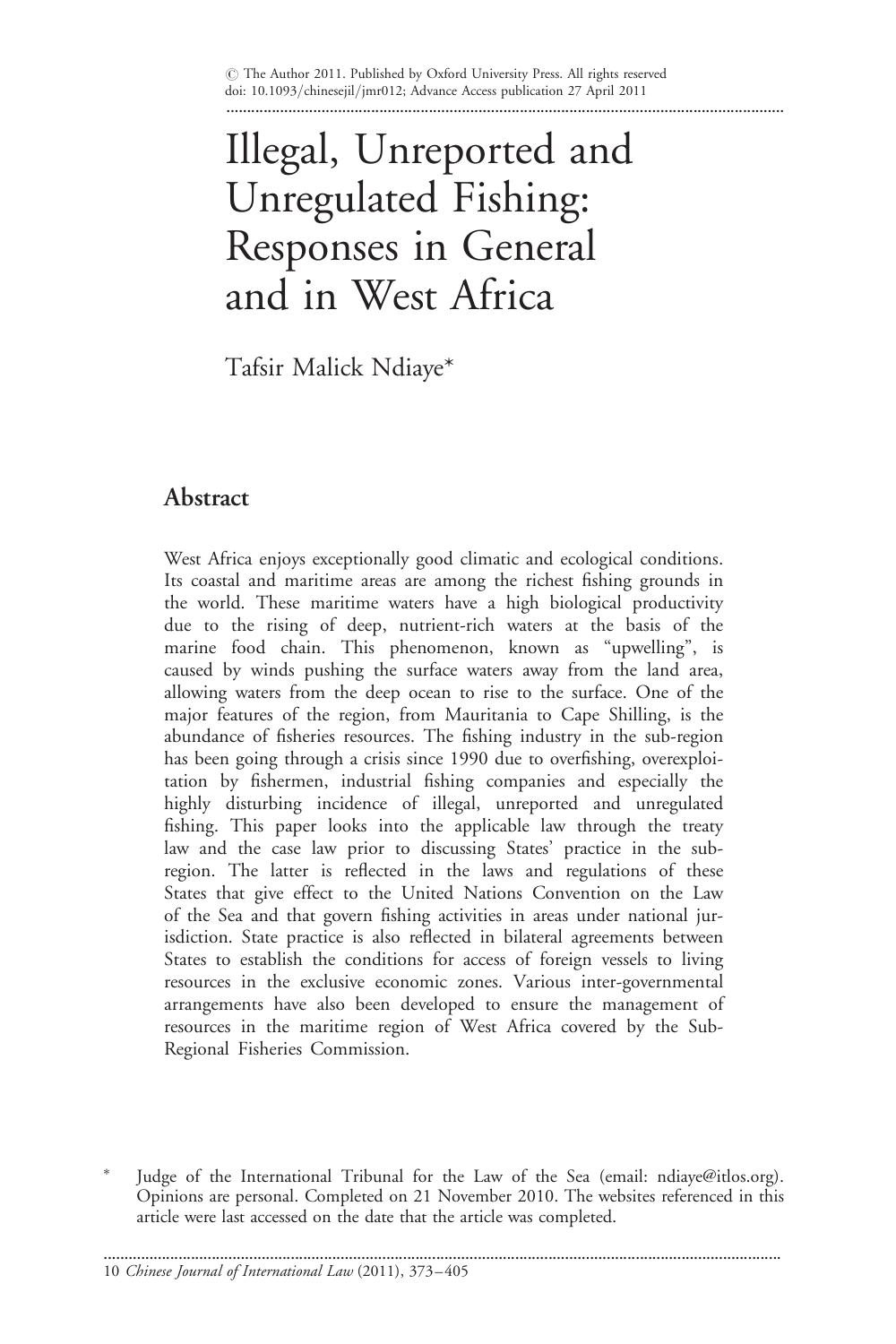# I. Introduction

1. West Africa enjoys exceptionally good climatic and ecological conditions. Its coastal and maritime areas are among the richest fishing grounds in the world. These maritime waters have a high biological productivity due to the rising of deep, nutrient-rich waters at the basis of the marine food chain. This phenomenon, known as "upwelling", is caused by winds pushing the surface waters away from the land area, allowing waters from the deep ocean to rise to the surface. One of the major features of the region, from Mauritania to Cape Shilling, $<sup>1</sup>$  is the abundance</sup> of fisheries resources.

2. The seven Member States of the Sub-Regional Fisheries Commission (SRFC) cover a total surface area of 1.6 million  $km^2$  with a coastline that stretches over 3500 km. The total population of these countries is approximately 32 million inhabitants, of whom 70 per cent live near the coastal areas. Fishing is a highly important sector in these countries as it accounts for one quarter of their economic activities. It creates jobs and caters to the food and export needs of countries in the sub-region. The number of direct and indirect jobs generated by this sector is estimated at over one million with about 30 000 fishing boats and over 1000 industrial vessels, including 700 foreign vessels operating in the exclusive economic zones (EEZs) of these States as part of the fisheries agreements with the European Union, China and South Korea in particular. The estimated value of the annual catch is USD 1.5 billion while the projected volume of exports amounts to USD 350 million per year.

The fishing industry in the sub-region has been going through a crisis since 1990 due to overfishing, overexploitation by fishermen, industrial fishing companies and especially the highly disturbing incidence of illegal, unreported and unregulated fishing (IUU fishing). $^{2}$ 

- 1 See D. Gre´boval, Bioeconomic analysis of the principal demersal fisheries in the northern zone of CECAF, Dakar, CECAF Project, CECAF/TECH/82/45 (1982).
- 2 Though the phenomenon is well known worldwide, the expression "illegal, unreported and unregulated fishing" (IUU fishing) was first used at the 1997 Session of the Commission for the Conservation of Antarctic Marine Living Resources during debates on unauthorized fishing activities (illegal and unreported) of members of the Commission and on the fishing activities (illegal and unregulated) of non-members within the area covered by the Convention on the creation of Convention on the Conservation of Antarctic Marine Living Resources (CCAMLR). See D. Doulman, Global overview of illegal, unreported and unregulated (IUU) fishing and its impact on national and regional efforts to manage fisheries sustainably: the rationale for the conclusions of the 2001 FAO International Plan of Action, Appendix D, FAO Fisheries Report No. 722, Report of the Expert Consultation on Fishing Vessels Operating Open Registries and Their Impact on Illegal, Unreported and Unregulated Fishing, Miami, Florida, USA, 23–25 September 2003 (FAO, Rome 2004); see also W. Edeson, Tools to Address IUU Fishing: The Current Legal Situation, Document AUS:IUU/2000/8 (2000) (www.fao.org/DOCREP/005/Y3274E/y3274e0a. htm).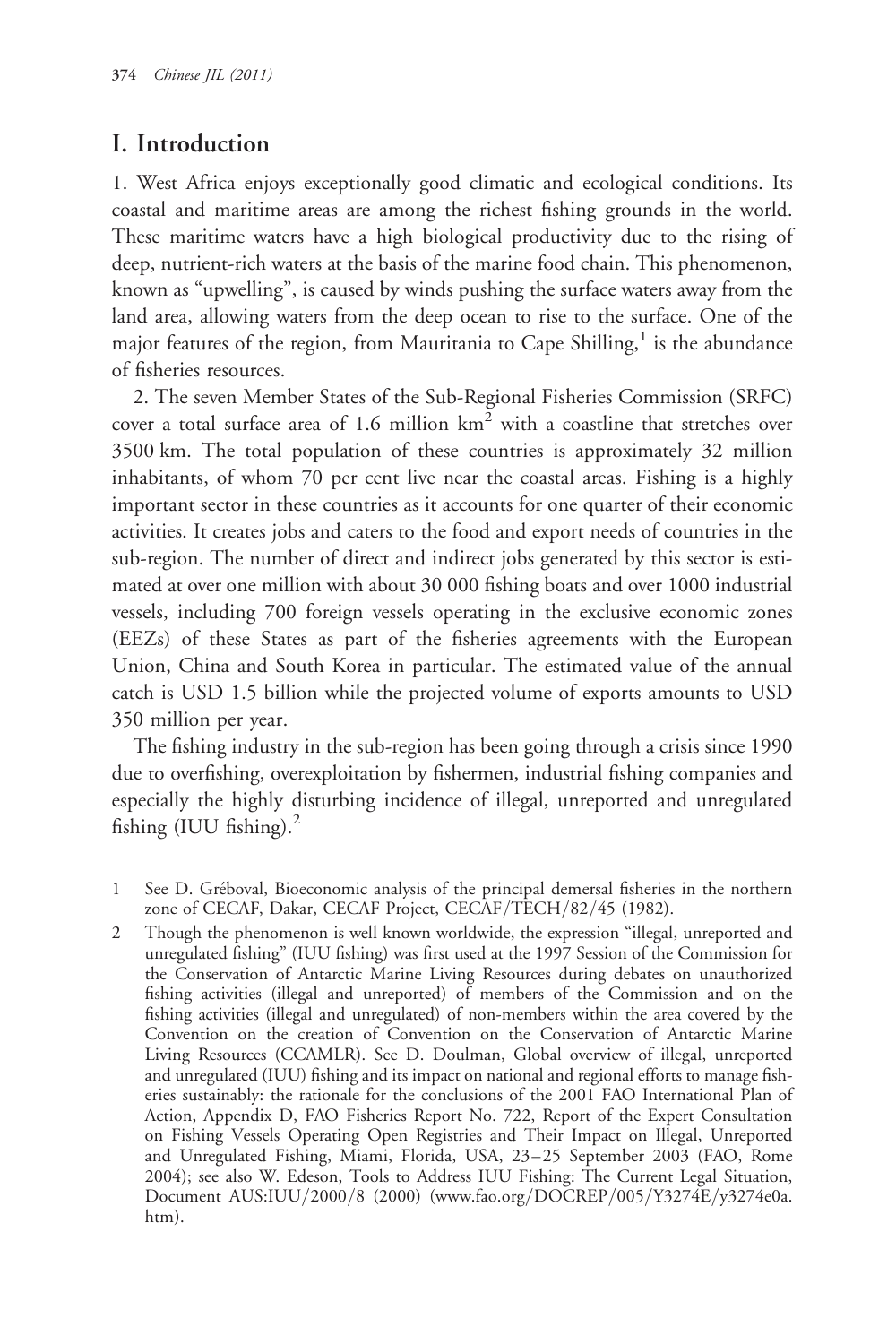3. In the International Plan of Action to Prevent, Deter and Eliminate Illegal, Unreported and Unregulated Fishing (IPOA-IUU), the United Nations Food and Agriculture Organization (FAO) gives the following definition for IUU fishing:

3.1. Illegal fishing refers to activities:

3.1.1. conducted by national or foreign vessels in waters under the jurisdiction of a State, without the permission of that State, or in contravention of its laws and regulations;

3.1.2. conducted by vessels flying the flag of States that are parties to a relevant regional fisheries management organization but operate in contravention of the conservation and management measures adopted by that organization and by which the States are bound, or relevant provisions of the applicable international law; or

3.1.3. in violation of national laws or international obligations, including those undertaken by cooperating States to a relevant regional fisheries management organization.

3.2. Unreported fishing refers to fishing activities:

3.2.1. which have not been reported, or have been misreported, to the relevant national authority, in contravention of national laws and regulations; or

3.2.2. undertaken in the area of competence of a relevant regional fisheries management organization which have not been reported or have been misreported, in contravention of the reporting procedures of that organization.

3.3. Unregulated fishing refers to fishing activities:

3.3.1. in the area of application of a relevant regional fisheries management organization that are conducted by vessels without nationality, or by those flying the flag of a State not party to that organization, or by a fishing entity, in a manner that is not consistent with or contravenes the conservation and management measures of that organization; or

3.3.2. in areas or for fish stocks in relation to which there are no applicable conservation or management measures and where such fishing activities are conducted in a manner inconsistent with State responsibilities for the conservation of living marine resources under international law.<sup>3</sup>

4. It goes without saying that such a definition is necessarily subject to change given the type of activities in question, their prolific nature and, in particular, the ingenuity of those engaged in IUU fishing.

5. Especially as technology is highly advanced, more and more surprising innovations are being developed particularly for fish detection, such as the use of aircraft and sonar in purse seine fishing and trawling. The emerging use of mid-water trawls,

<sup>3</sup> IPOA-IUU, adopted by consensus at the 24th Session of the FAO Committee on Fisheries (COFI) on 2 March 2001 and endorsed by the 120th Session of the FAO Council on 23 June 2001, Appendix 1, 109 –110 (www.fao.org/DOCREP/003/y1224E/Y1224E00.HTM).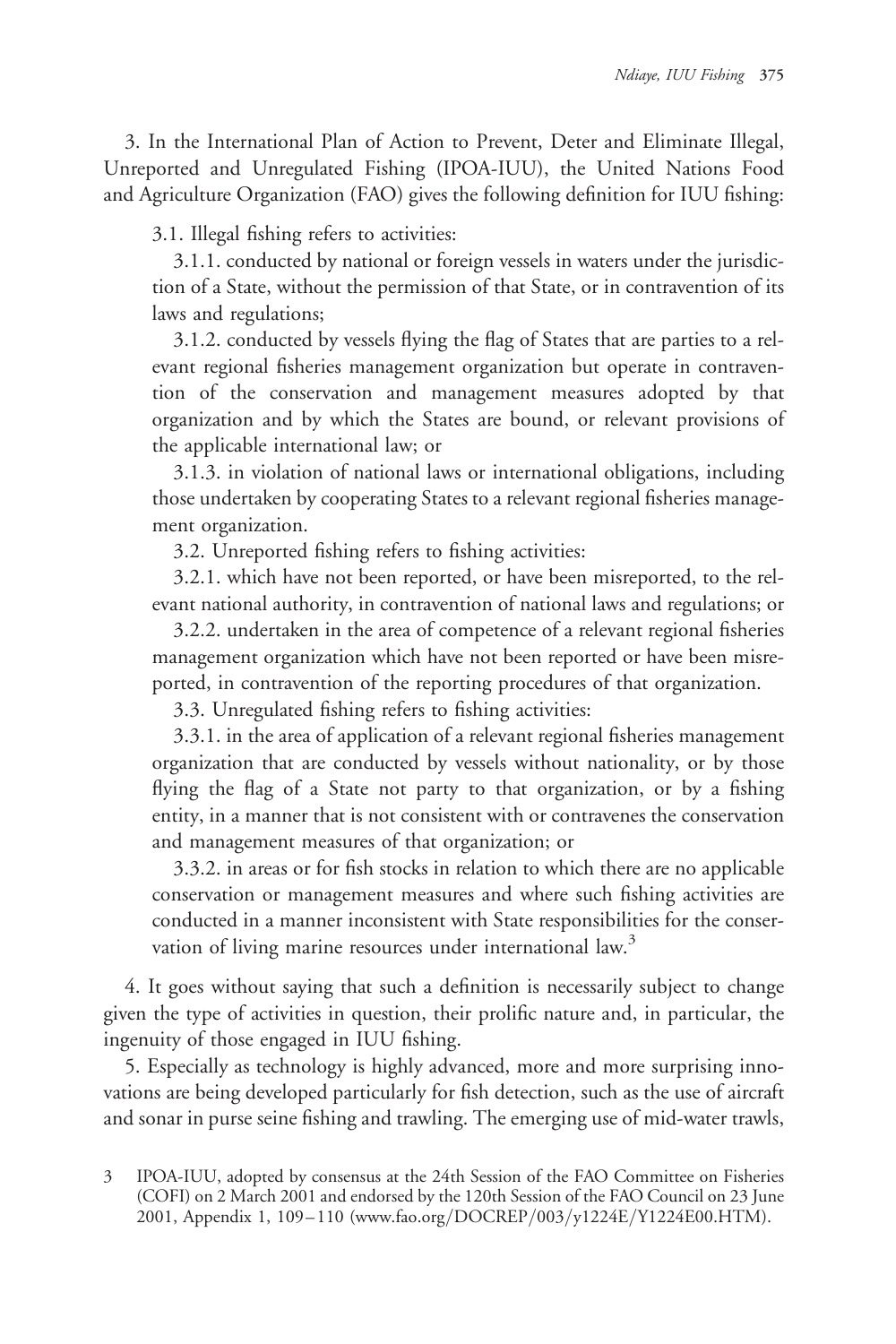new fish-netting techniques, fish pumps, the generalization of the use of synthetic fibres, new freezing and fish-processing techniques, parent vessels and factory ships accompanied by many fishing vessels of lesser tonnage that rely on an extensive network of ports of convenience or natural shelters where unloading as well as repairs and crew rotations can be done<sup>4</sup> complete the picture.

6. It is therefore understandable that losses in Sub-Saharan Africa should amount to USD 1 billion a year.<sup>5</sup> The international community noted that IUU fishing is profitable to those practising it, who come from a limited number of countries.

The worldwide value of IUU catches is estimated between USD 4 billion and USD 9 billion a year, with USD 1.25 billion of this coming from the high seas and the remainder from national jurisdictions.6 The fishing effort in the world is 100 million tons per year, of which 27 per cent are IUU catches.<sup>7</sup>

7. In West Africa, the practice of IUU fishing is devastating and destructive to the marine economy and ecosystem of the region. One must see it to believe it. Vessels remain at sea for years and never call at ports in the sub-region. They conduct illegal trans shipments of their catches to other vessels, receive supplies and rotate their crews at sea.

8. IUU fishing is well organized and does not adhere to the laws or regulations of coastal States. Pirate ships develop their activities with impunity, convinced of always escaping control given that States cannot afford to establish appropriate fishery policing units and their territorial waters are not monitored.

9. The Environmental Justice Foundation (EJF) and Greenpeace conducted a survey in the region and produced an enlightening film.<sup>8</sup> It appears that trawling is a real disaster. Guinea is among the countries where IUU fishing is practised the most in the world. Its waters are not monitored due to a lack of means.

4 See FAO, Cooperation among international institutions in relation to fisheries, COFI/71/ 9(b), 5 March 1971, Appendix III, 15.

5 See High Seas Task Force, Closing the Net: Stopping Illegal Fishing on the High Seas  $(2006), 3.$ 

- 6 Ibid.
- 7 As indicated in the FAO's IPOA-IUU, above n.3, IUU fishing undermines efforts to conserve and manage fish stocks in all captured fisheries. When confronted with IUU fishing, national and regional fisheries management organizations can fail to achieve management goals; this situation leads to the loss of both short- and long-term social and economic opportunities and to negative effects on food security and environmental protection. IUU fishing can lead to the collapse of a fishery or seriously impair efforts to rebuild stocks that have already been depleted. Existing international instruments addressing IUU fishing have not been effective, due to a lack of political will, priority, capacity and resources to ratify or accede to and implement them. See the first paragraph.
- 8 Greenpeace, Pirate Fishing: The Scourge of West Africa (2001) (available on the Internet Guide to International Fisheries Law, www.oceanlaw.net); see www.EJFoundation.org.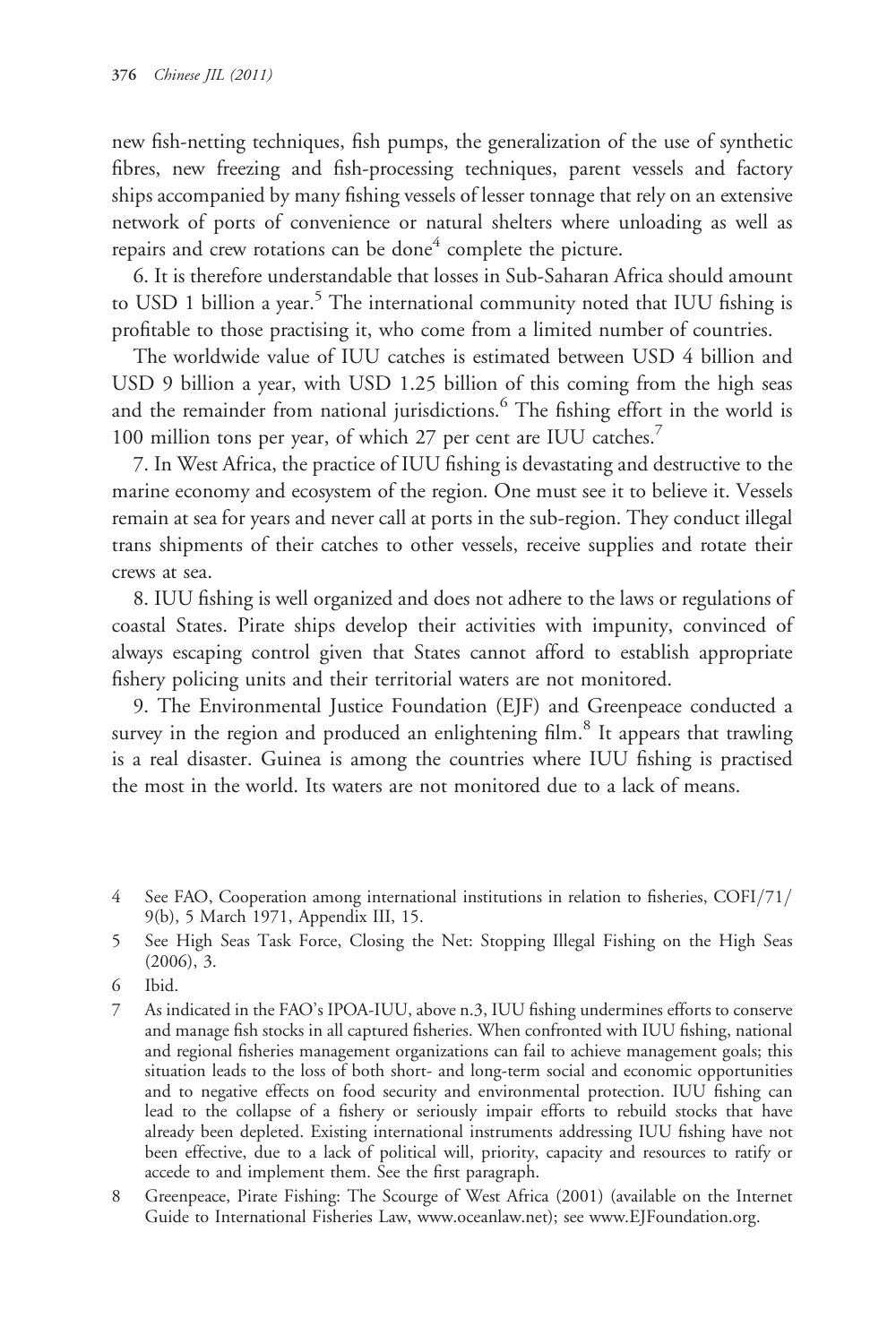10. Guinea has a 12-nautical-mile territorial sea reserved for local artisanal fishing. These territorial waters are invaded by foreign trawlers that travel back by night, as of 3 am. The stories of fishermen portrayed in the film are horrifying.

11. Trawlers catch all the fish available without consideration of protected species or safety standards. They destroy the nets of local fishermen and collide with their canoes, putting their lives at risk. They use heavy nets that sweep the ocean, destroying not only marine habitat but also nurseries for juveniles, which prevents the fish from reproducing.

12. Crew are trained to sort species and select those with the highest market value. Most of the catch (almost 90 per cent) is thrown back into the sea. It is a truly horrendous sight.

13. Fishing communities are suffering. Populations along the entire West African coast live on fish, which helps to meet their protein needs. Women who have been practising the art of preserving and smoking fish for over 1000 years now see their businesses ailing. They explain that the fishermen previously brought in fish within half a day, whereas nowadays they stay several weeks at sea for very small catches, if any.

14. Each year, Guinea loses USD 110 million due to the non-payment of licence fees, as well as thousands of jobs. Out of a hundred boats inspected in 2008, more than half were engaged in IUU fishing. These vessels transship their catches by night to reefers that shuttle between Guinea and the port of convenience of Las Palmas in the Canary Islands. The film shows a refrigerated cargo ship that had travelled seven times between the Guinean coast and Las Palmas. IUU catches are mixed with legally caught stocks, making them impossible to trace. Illegally caught fish are hence found in Europe in violation of prevailing laws and regulations. For 2009–2010, out of 1300 pirate ships in the region, only 58 were detained.

15. It is therefore easy to understand why owners do not hesitate to pay as soon as their vessels are detained. These unscrupulous owners falsify the technical specifications of their vessels, a practice known as marking. They also "clone" their vessels. Photocopies of a properly established fishing licence issued for one vessel can be found on other fishing vessels with the same name. These owners also engage in reflagging to escape the control of coastal States in areas within their territorial waters.

16. In the Nouakchott Declaration on IUU fishing, sub-regional States underscore the dangers of IUU fishing and affirm their full support of the FAO IPOA-IUU and their desire to protect the waters through strict control of the fishing activities of vessels operating in the sub-region. They solemnly called on the international community to lend its support and cooperation to Member States of the SRFC in their fight against IUU fishing.<sup>9</sup>

<sup>9</sup> Nouakchott Declaration, adopted on 20 September 2001. The novel initiative of the Foreign and Commonwealth Office's Polar Regions Unit, which organized, in Cape Town from 3 to 6 August 2010, a workshop in collaboration with Australia, South Africa, New Partnership for Africa's Development (NEPAD) and CCAMLR, should be noted. "The workshop was funded by CCAMLR, using money donated by the UK, in 2001, obtained from the sale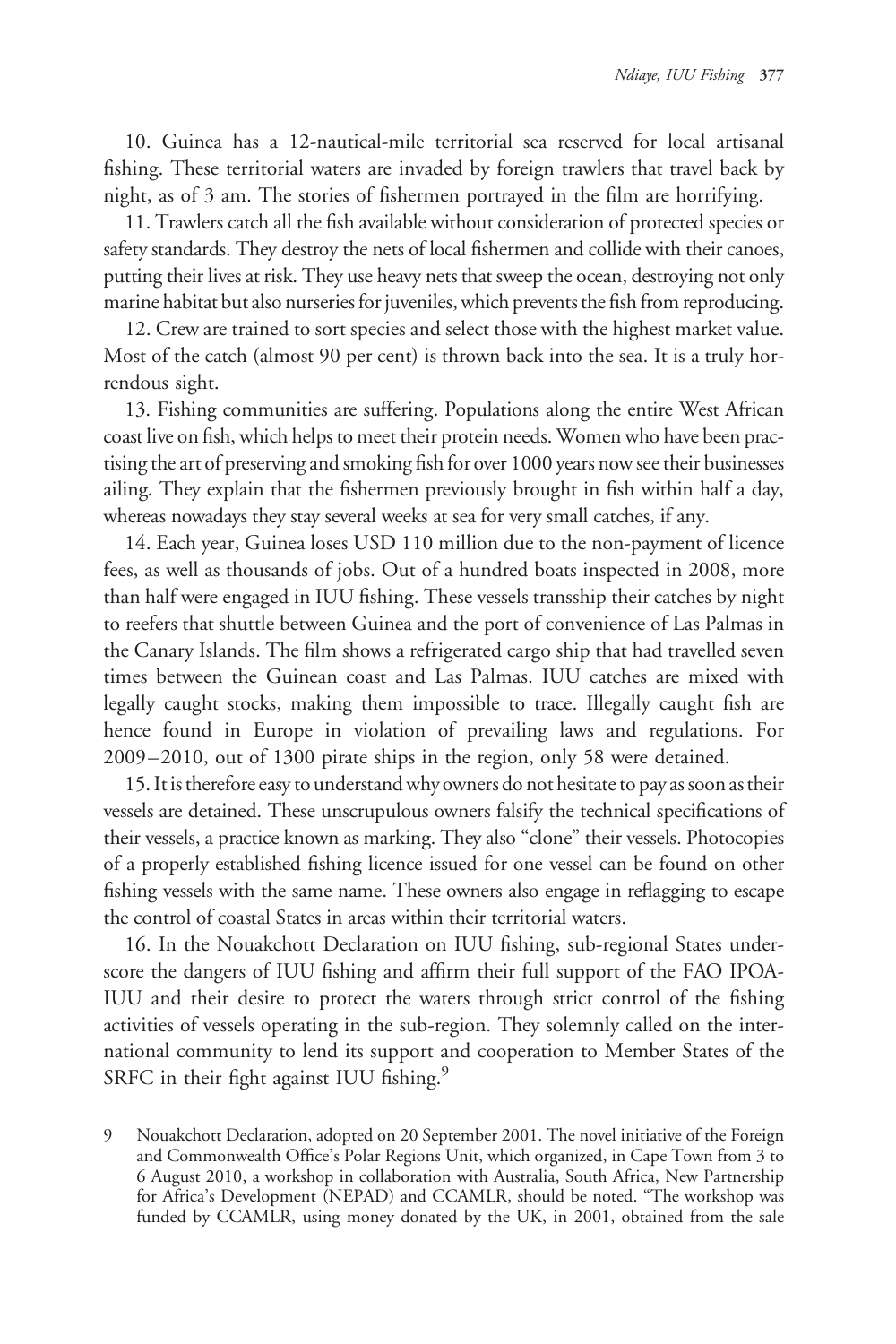17. We shall now examine the applicable law (Section II) prior to discussing States' practice in the sub-region (Section III). States operate within the international legal framework characterized by the freedom of the high seas, and are supposed to cooperate among themselves. This legal framework is reflected in the 1982 United Nations Convention on the Law of the Sea (UNCLOS). Articles 117–120 of the Convention underline the obligation of the flag States or States whose nationals fish in areas of the high seas to cooperate with each other and with other States that have an interest in conserving and managing the living resources of the high seas. Article 118 of the Convention refers to the manner in which States should cooperate with respect to fishing on the high seas, i.e. by establishing sub-regional or regional fisheries organizations. Other international instruments reiterate that States whose vessels fish on the high seas have a duty to cooperate and establish regional fisheries organizations. Such instruments include: the FAO Compliance Agreement of 1993, the 1995 Fish Stocks Agreement, the FAO Code for Responsible Fisheries of 1995 and the IPOA-IUU of 2001.

# II. Applicable law

18. In this section, we shall discuss treaty law (Section II.A) and case law (Section  $II.B$ ).

## II.A. Treaty law

19. We shall review the UNCLOS (Section II.A.i), the Agreement on Straddling Fish Stocks (Section II.A.ii), the Compliance Agreement of 1993 (Section II.A.iii) and other instruments developed within the framework of FAO (Section II.A.iv).

### II.A.i. The UNCLOS of 10 December 1982

20. The main provisions relating to fishing are found in the articles on  $EEZs$ .<sup>10</sup>

of fish confiscated from an illegal vessel operating in the waters of South Georgia and the South Sandwich Islands". See www.illegal-fishing.info, African coastal states organize network to tackle illegal fishing (10 August 2010), 1–2. Twelve coastal African States attended the meeting.

10 Provisions of the Convention relating to the territorial sea hardly deal with fishing except to confirm the sovereignty of the coastal State. Para.2 of art. 19 indicates that the passage of a foreign ship shall be considered to be prejudicial to the peace, good order or security of the coastal State if, in the territorial sea, it engages in any of the 12 activities listed, including fishing. Similarly, the first paragraph of art. 21 provides that the coastal State may adopt laws and regulations relating to innocent passage through the territorial sea, in respect of the conservation of the living resources of the sea and the prevention of infringement of the fisheries laws and regulations of the coastal State, among other issues.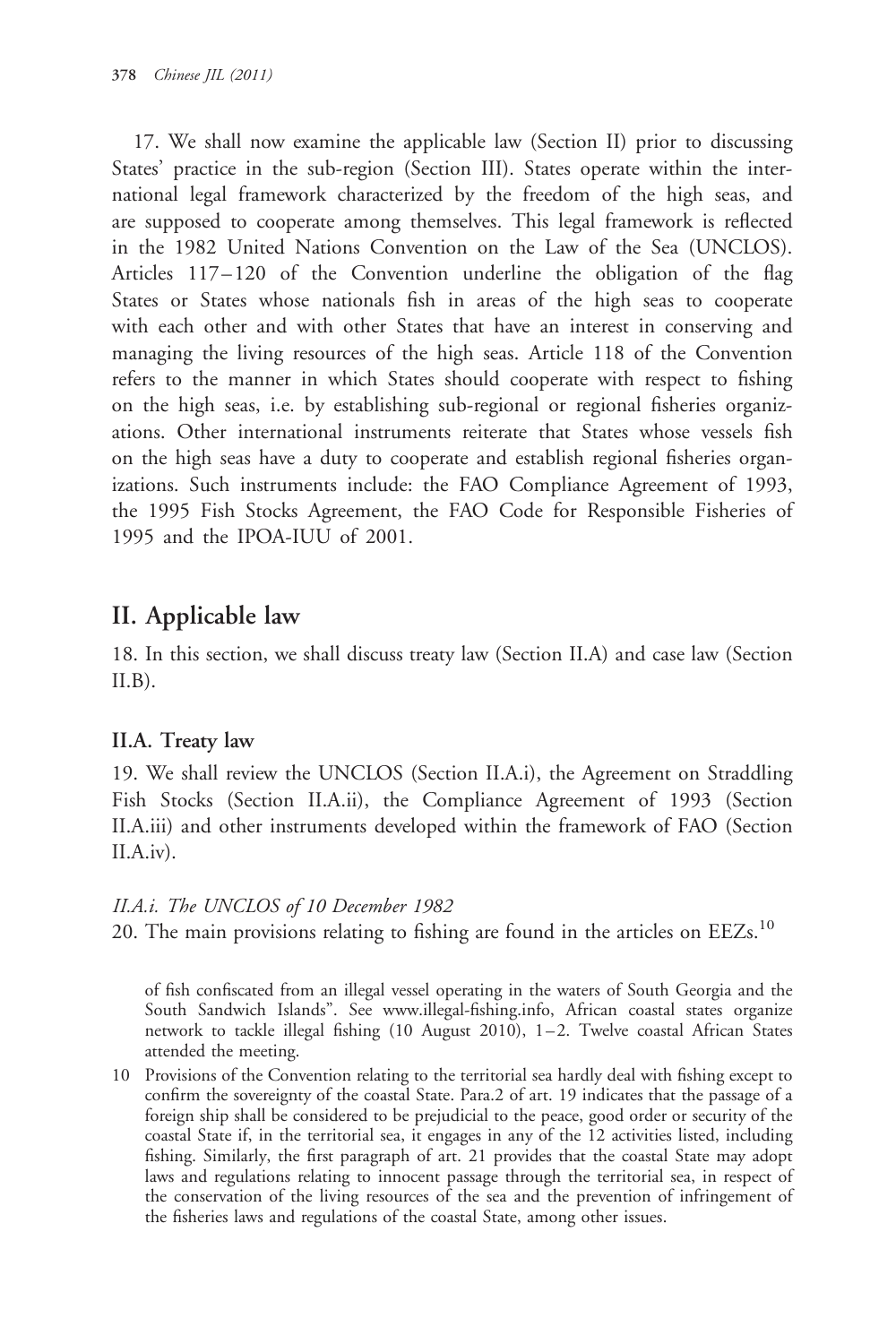The establishment of EEZs or fishing zones<sup>11</sup> of 200 nautical miles would cover an area where almost 90 per cent of present-day commercial fishing occurs.<sup>12</sup> This means that the regime applicable to this area is a determining factor in the management of fisheries resources.

21. In the EEZ, the coastal State has sovereign rights for the purpose of exploring, exploiting, conserving and managing the natural and living resources.<sup>13</sup> It thus has considerable authority, but must also perform a certain number of duties.

22. The coastal State shall ensure, through proper conservation and management measures, that the maintenance of the living resources in the EEZ is not endangered by overexploitation.<sup>14</sup> Such measures shall also be designed to maintain or restore populations of harvested species at levels which can produce the maximum sustainable yield, as qualified by relevant environmental and economic factors, including the economic needs of coastal fishing communities and the special requirements of developing States, and taking into account fishing patterns, the interdependence of stocks and any generally recommended international minimum standards, whether subregional, regional or global.<sup>15</sup> In this regard, the coastal State shall determine the allowable catch of the living resources in its EEZ.<sup>16</sup> It shall then determine its capacity to harvest the living resources. Where it does not have the capacity to harvest the entire allowable catch, it shall, through agreements or other arrangements, give other States access to the surplus of the allowable catch, having particular regard for the situation of land-locked and geographically disadvantaged States.<sup>17</sup>

23. The Convention grants full discretion to the coastal State regarding the choice of third countries allowed access to the surplus of the allowable catch. It establishes the principle that the coastal State, in giving access to other States, shall take into account all relevant factors, including, *inter alia*, the significance of the living

- 11 R.J. Dupuy writes of new data on fisheries on which one point is certain: the generalization of economic zones with the same territorial scope is tantamount to absorbing the most significant capture areas. This includes all shelves extending to the 200-m isobath based on the now-outdated 1958 Convention, which currently account for 87 per cent of global marine fish stocks. Also covered by the economic zone are virtually all areas of high fertility resulting from the upwelling of intermediate waters under the influence of downdrafts reinforced by seasonal winds: California Current, Canary Current, upwelling in the Gulf of Guinea, Peru Current, Somali Current, etc. Rene Jean Dupuy, L'Océan Partagé (Pédone, Paris, 1979), 87.
- 12 In Franco-Canadian Fisheries Arbitration, Judgment of 17 July 1986, the Arbitral Tribunal held that the concept of an EEZ and fishing area is considered the same with regard to the rights of a coastal State on the living resources of the sea (§ 49). 90 RGDIP (1986), 713 –786 (especially 745).
- 13 UNCLOS, art. 56, para.1(a).
- 14 UNCLOS, art. 61, para.2.
- 15 Ibid., para.3.
- 16 Ibid., para.1
- 17 UNCLOS, art. 62, para.2.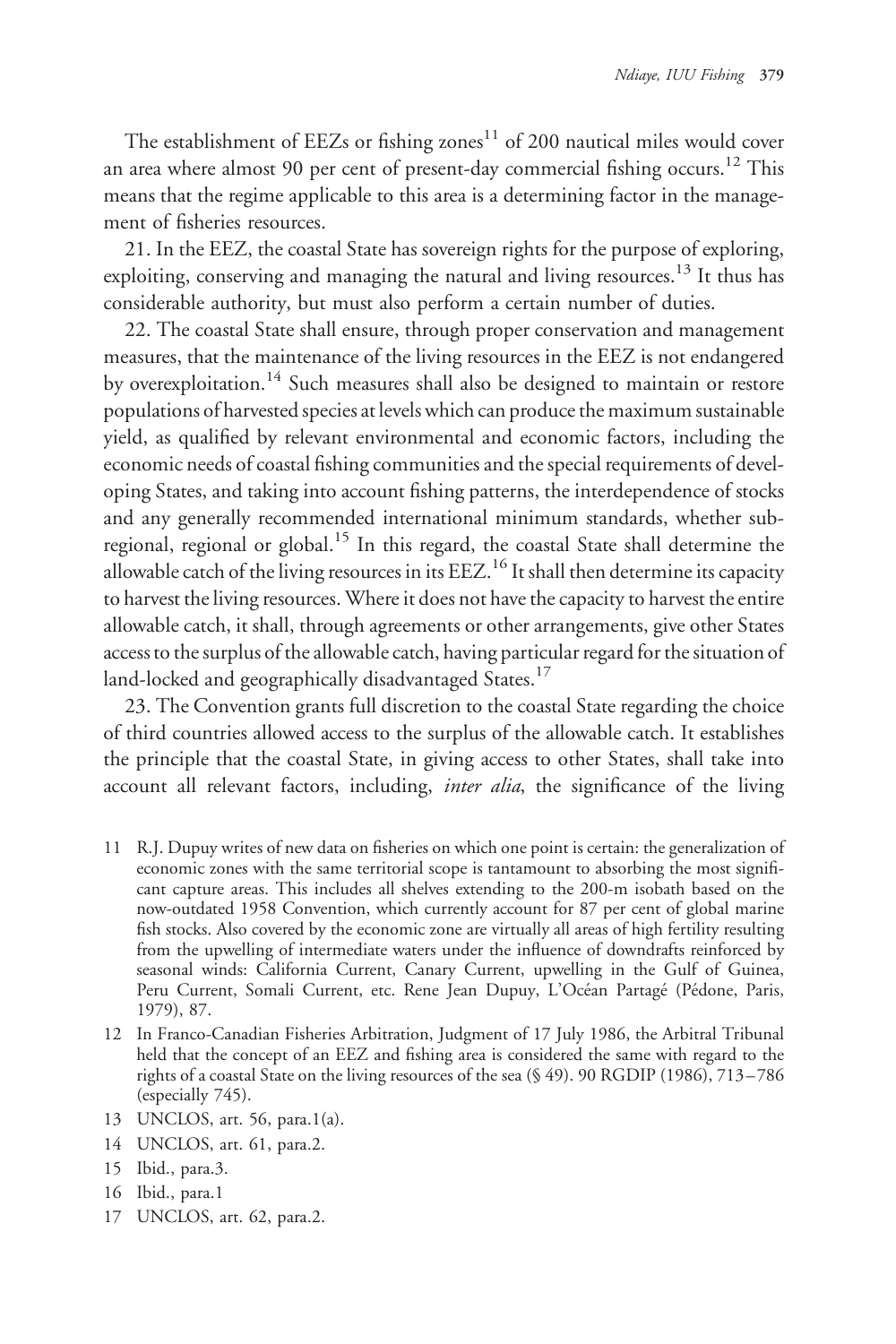resources of the area to the economy of the coastal State concerned and its other national interests.

24. The Convention also refers to categories of countries whose requirements and needs will be taken into consideration by the coastal State: landlocked and coastal States in the region or sub-region showing certain geographic particularities, developing States in the region, States whose nationals have habitually fished in the zone or which have greatly contributed to research and identification of stocks so as to minimize economic dislocation in these countries<sup>18</sup> and States which have made substantial efforts in research and identification of stocks. Nationals of other States fishing in the EEZ shall comply with the conservation measures and with the other terms and conditions established in the laws and regulations of the coastal State, which shall be consistent with the Convention.<sup>19</sup>

25. Regarding the enforcement of the laws and regulations of the coastal State, the first paragraph of Article 73 stipulates: "The coastal State may, in the exercise of its sovereign rights to explore, exploit, conserve and manage the living resources in the exclusive economic zone, take such measures, including boarding, inspection, arrest and judicial proceedings, as may be necessary to ensure compliance with the laws and regulations adopted by it in conformity with the Convention".

26. Article 73 gives wide discretionary powers to the coastal State. There are nonetheless a set of rights and duties it has to fulfil, including the duty to promptly release arrested vessels and their crews upon the posting of reasonable bond or other security. There is hence an intrinsic link with Article 292 of the Convention, relating to the prompt release of the vessel and an example of compulsory jurisdiction. Indeed, where the authorities of a State Party have detained a vessel flying the flag of another State Party and it is alleged that the detaining State has not complied with the provisions of the Convention for the prompt release of the vessel or its crew, the vessel owner suspected of violating the legislation on fishing may ask the appropriate national tribunal for release on the basis of Article 73, paragraph 2. The matter may otherwise be brought before the International Tribunal for the Law of the Sea. However, the application for release may be made only by or on behalf of the flag State of the vessel. $^{20}$ 

27. The issue of prompt release raises complex legal questions such as: the requirement for prompt release in the Convention and forfeiture as punishment for illegal fishing, the abuse of legal process, the relationship between the requirement for prompt release and the competence of the coastal State, the "summary" procedures of the coastal State with regard to illegal fishing crimes, release as an emergency procedure, pendency of a case and so on.

20 UNCLOS, art. 292, para.2.

<sup>18</sup> Ibid., para.3.

<sup>19</sup> UNCLOS, art. 62, para.4, gives a list of 11 areas where the said laws and regulations can apply.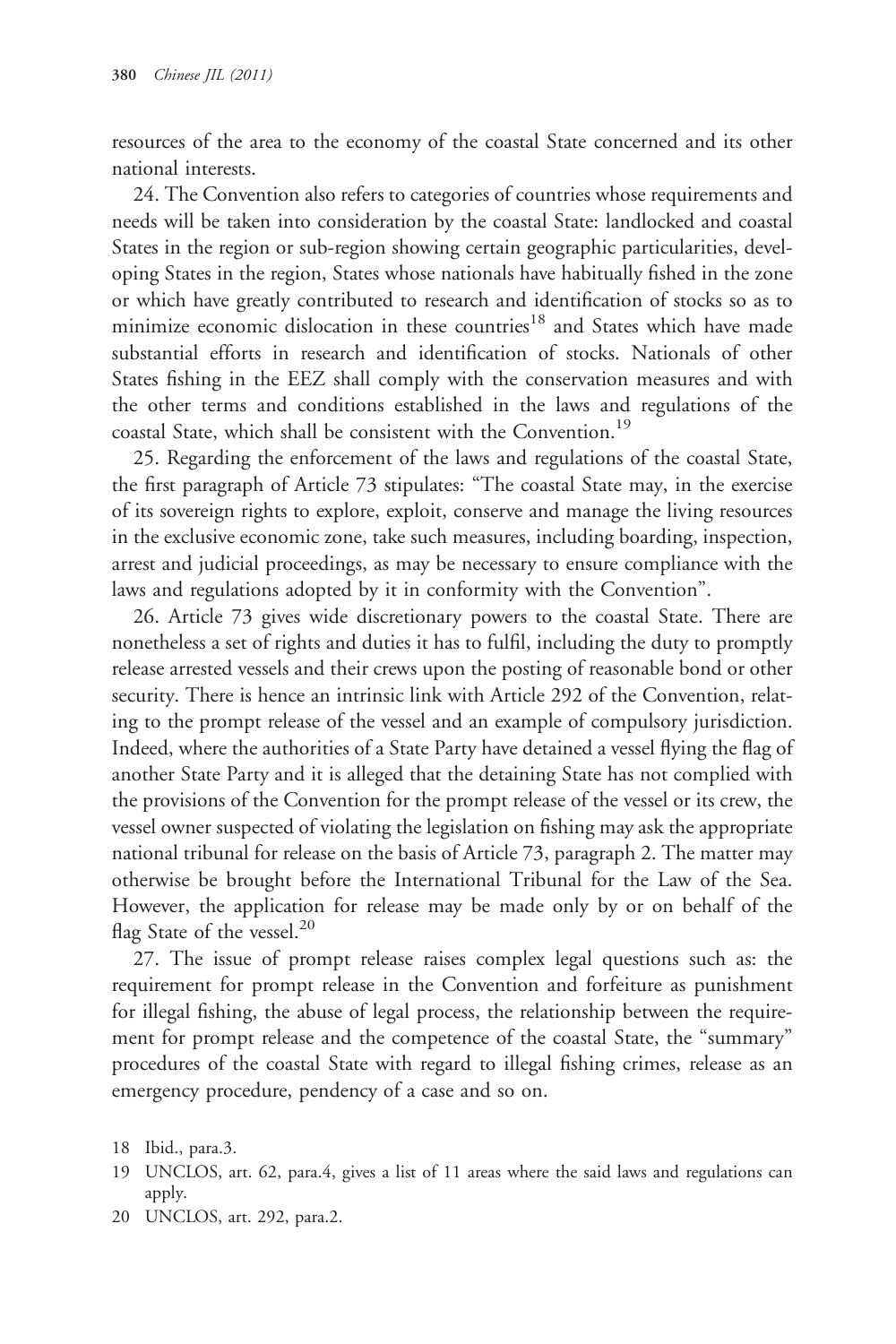28. As a result of their mobility, living resources should be managed on the basis of arrangements between the States directly concerned. The Convention recognizes in this regard the need for cooperation and coordination. Article 63 refers to two cases. On the one hand, where the same stock or stocks of associated species occur within the EEZs of two or more coastal States, these States shall seek, either directly or through appropriate sub-regional or regional organizations, to agree upon the measures necessary to coordinate and ensure the conservation and development of such stocks.<sup>21</sup>

29. On the other hand, where the same stock or stocks of associated species occur both within the EEZ and in an area beyond and adjacent to the zone, the coastal State and the States fishing for such stocks in the adjacent area shall seek, either directly or through appropriate sub-regional or regional organizations, to agree upon the measures necessary for the conservation of these stocks in the adjacent area.<sup>22</sup> The Convention also stresses the importance of conserving the living resources of the high seas.

30. As regards the right to fish on the high seas, Article 116 of the Convention stipulates that all States have the right to their nationals engaging in fishing on the high seas, subject to: (a) their treaty obligations; (b) the rights and duties as well as the interests of coastal States provided for, *inter alia*, in Article 63, paragraph 2, and Articles 64–67; and (c) the provisions of the Convention relating to the conservation and management of the living resources of the high seas.

31. The Convention focuses primarily on the duty of States to adopt, with respect to their nationals, measures for the conservation of the living resources of the high seas or to cooperate with other States in taking such measures.

32. Then, States whose nationals exploit identical living resources, or different living resources in the same area, shall enter into negotiations with a view to take the measures necessary for the conservation of the living resources concerned. They shall, as appropriate, cooperate to establish sub-regional or regional fisheries organizations to this end.

33. Finally, in determining the allowable catch and establishing other conservation measures for the living resources in the high seas, States shall rely on the best scientific evidence available, the relevant environmental and economic factors, fishing patterns, the interdependence of stocks and the special needs of developing States. States shall also exchange available scientific information as well as catch and fishing effort statistics, through competent regional or international organizations.

<sup>21</sup> UNCLOS, art. 63, para.1.

<sup>22</sup> Ibid., para.2; see also UNCLOS, art. 61, para.2. As regards the specific provisions relating to certain species: highly migratory species (art. 64); marine mammals (art. 65); anadromous stocks (art. 66); catadromous species (art. 67); and sedentary species (art. 68). Refer to arts. 116–120 of the Convention for fishing on the high seas.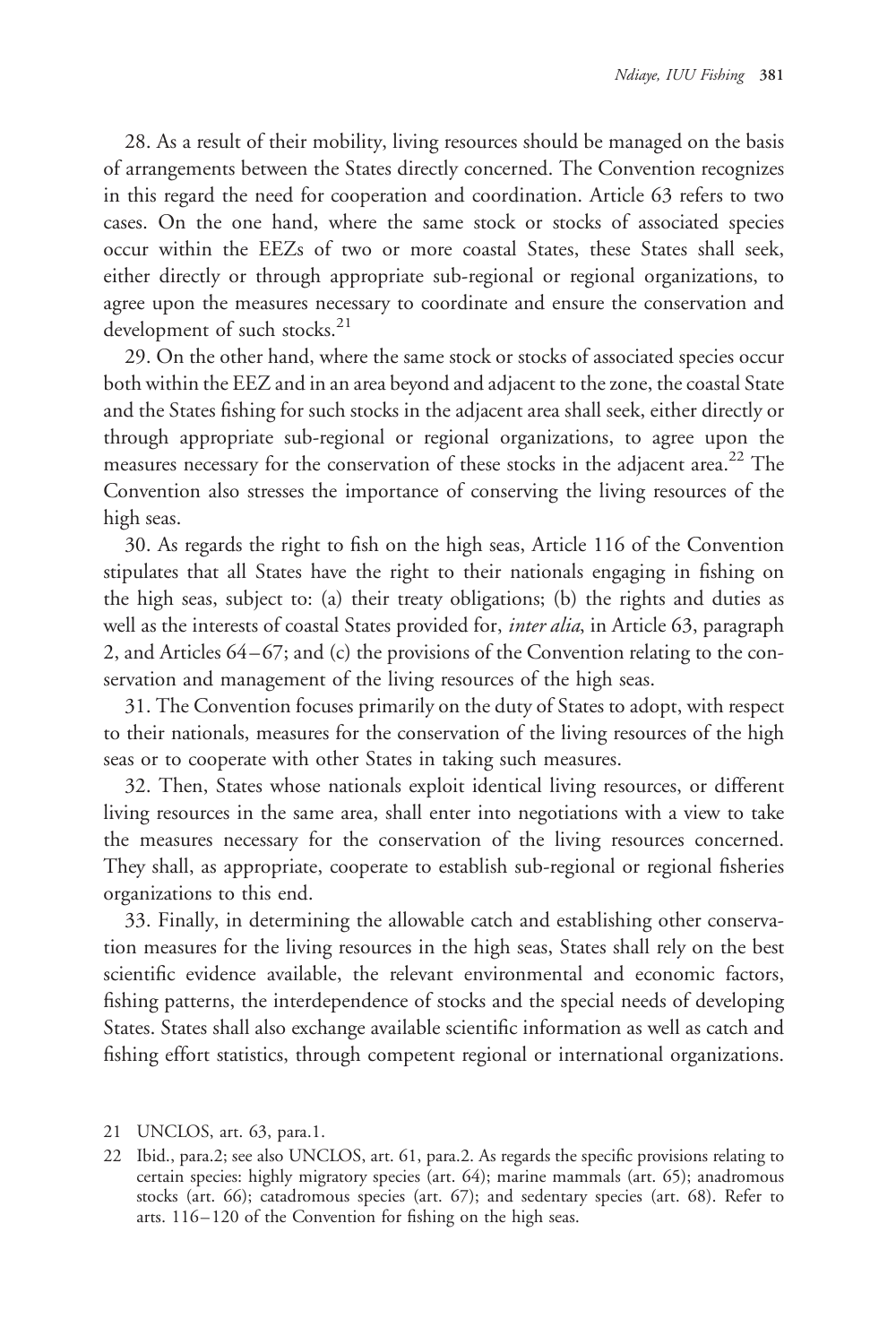Furthermore, States shall ensure that conservation measures and their implementation do not discriminate against the fishermen of any State.

#### II.A.ii The United Nations agreement on straddling fish stocks

34. The status of straddling and highly migratory fish stocks was of great concern to the United Nations Conference on Environment and Development in 1992 (UNCED). In Chapter 17, Programme Area C of Agenda 21 adopted at this Conference, it was noted that the management of fish stocks was lacking and it was recommended to convene an inter-governmental conference under United Nations auspices with a view to promoting effective implementation of the provisions of the UNCLOS.

35. Following these recommendations, the United Nations Conference on Straddling Fish Stocks held six sessions from April 1993 to August 1995, which resulted in: "The Agreement for the Implementation of the Provisions of the United Nations Convention on the Law of the Sea of 10 December 1982 relating to the Conservation and Management of Straddling Fish Stocks and Highly Migratory Fish Stocks", adopted on 4 August 1995. The Agreement entered into force on 11 December 2001.

36. States parties to the agreement proclaim to be "seeking to address in particular the problems identified in chapter 17, programme area C, of Agenda 21 adopted by the United Nations Conference on Environment and Development, namely, that the management of high seas fisheries is inadequate in many areas and that some resources are over-utilized; noting that there are problems of: unregulated fishing, over-capitalization, excessive fleet size, vessel reflagging to escape controls, insufficiently selective gear, unreliable databases and lack of adequate cooperation between States".

The objective of the Agreement is to ensure the long-term conservation and sustainable use of stocks.<sup>23</sup> It applies beyond areas under national jurisdiction.<sup>24</sup> In this regard, States shall apply the precautionary approach widely in order to protect the living marine resources and preserve the marine environment.<sup>25</sup>

- 23 1995 Agreement, art. 2.
- 24 1995 Agreement, art. 3.
- 25 1995 Agreement, art. 6. On the precautionary approach, see L. Boisson de Chazournes, Precaution in International Law: Reflection on Its Composite Nature, in: Liber Amicorum Judge T.A. Mensah, T.M. Ndiaye and R. Wolfrum (eds.), Law of the Sea, Environmental Law and Settlement of Disputes (Martinus Nijhoff Publishers, Leiden/Boston, 2007),  $21-34$ ; L. Lucchini, Le principe de précaution en droit international de l'environnement: ombres plus que lumières, AFDI (1999), 710 et seq.; P.M. Dupuy, Le principe de précaution et le droit international de la mer, in: V. Coussirat-Coustere, Y. Daudet, P.-M. Dupuy and P.M. Eisemann (eds.), La Mer et Son Droit, Mélanges offerts à Laurent Lucchini et Jean Pierre Quéneudec (Paris, Pédone, 2003), 205 – 220. O. McIntyre and T. Mosedale, The Precautionary Principle as a Norm of Customary International Law, 9 Journal of Environmental Law (1997), 221-235; T.M. Ndiaye, La responsabilité internationale des Etats pour dommages au milieu marin, in: Liber Amicorum Bozidar Bakotic, B. Vukas and T.M. Sosic (eds.), International Law, New Actors, New Concepts, Continuing Dilemmas (Martinus Nijhoff Publishers, Leiden/Boston, 2010), 265 –279 (especially pages 271 –274).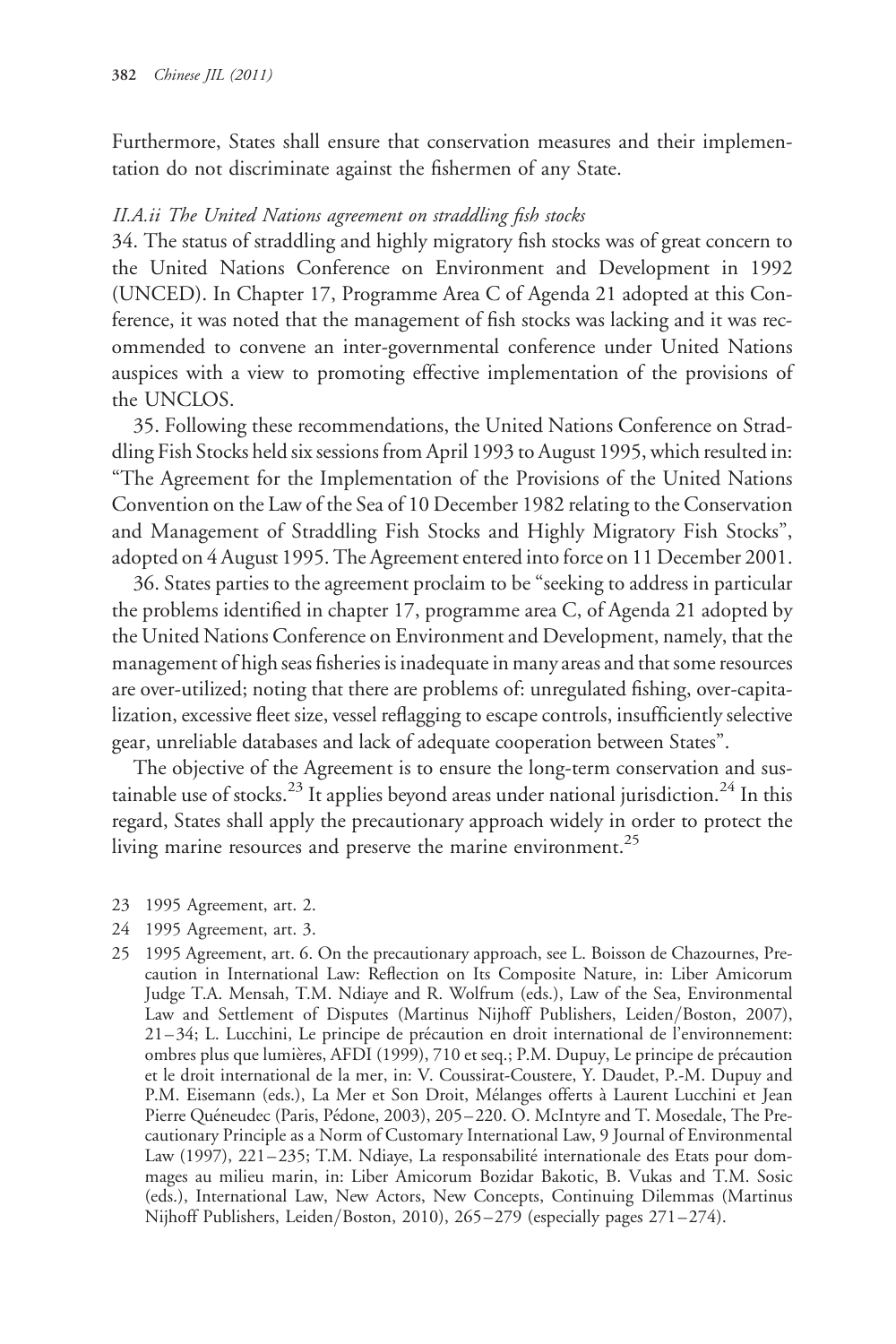37. The agreement contains elaborate provisions to ensure compliance and enforcement of measures. For example, State parties may, on account of sub-regional or regional cooperation, board and inspect fishing vessels flying the flag of another State and secure evidence of serious violation.<sup>26</sup> Moreover, a port State has the right and the duty to take measures, in accordance with international law, to promote the effectiveness of sub-regional, regional and global conservation and management measures.<sup>27</sup>

38. Part V of the Agreement sets out the obligations of a State to ensure that vessels flying its flag comply with and enforce rules such that vessels do not engage in any activity that undermines the effectiveness of conservation and management measures in the high seas. A State shall authorize the use of vessels flying its flag for fishing on the high seas only where it is able to exercise effectively its responsibilities in respect of such vessels.<sup>28</sup>

#### II.A.iii. FAO compliance agreement of 1993

39. The original reason that prompted the drafting and negotiation of this agreement was to address the practice of reflagging of vessels in order to avoid the application of high seas conservation and management measures.29 In the absence of

- 26 Art. 21, para.11 states: "For the purposes of this article, a serious violation means: a) fishing without a valid licence, authorization or permit issued by the flag State in accordance with article 18, paragraph 3(a); b) failing to maintain accurate records of catch and catchrelated data, as required by the relevant sub-regional or regional fisheries management organization or arrangement, or serious misreporting of catch, contrary to the catch reporting requirements of such organization or arrangement; c) fishing in a closed area, fishing during a closed season or fishing without, or after attainment of, a quota established by the relevant sub-regional or regional fisheries management organization or arrangement; d) directed fishing for a stock which is subject to a moratorium or for which fishing is prohibited; e) using prohibited fishing gear;  $\hat{f}$ ) falsifying or concealing the markings, identity or registration of a fishing vessel; g) concealing, tampering with or disposing of evidence relating to an investigation; h) multiple violations which together constitute a serious disregard of conservation and management measures; or i) such other violations as may be specified in procedures established by the relevant sub-regional or regional fisheries management organization or arrangement."
- 27 1995 Agreement, art. 23, para.1.
- 28 1995 Agreement, art. 18, para.3. Measures to be taken by a State in respect of vessels flying its flag shall include: "1) control of such vessels by means of fishing licences; 2) establishment of regulations concerning the terms and conditions for a licence; 3) establishment of a national record of fishing vessels authorized to fish on the high seas and provision of access to the information contained in that record on request by directly interested States; 4) requirements for marking of fishing vessels; 5) requirements for recording and timely reporting of vessel position, catch of target and non-target species; 6) requirements for verifying the catch of target and non-target species through such means as observer programmes and inspection schemes; 7) monitoring, control and surveillance of fishing operations and related activities."
- 29 See G. Moore, The FAO Compliance Agreement, in: M. Nordquist and J. More (eds.), Current Fisheries Issues and the Food and Agriculture Organization of the United Nations (Martinus Nijhoff Publishers, The Hague, 2000), 78.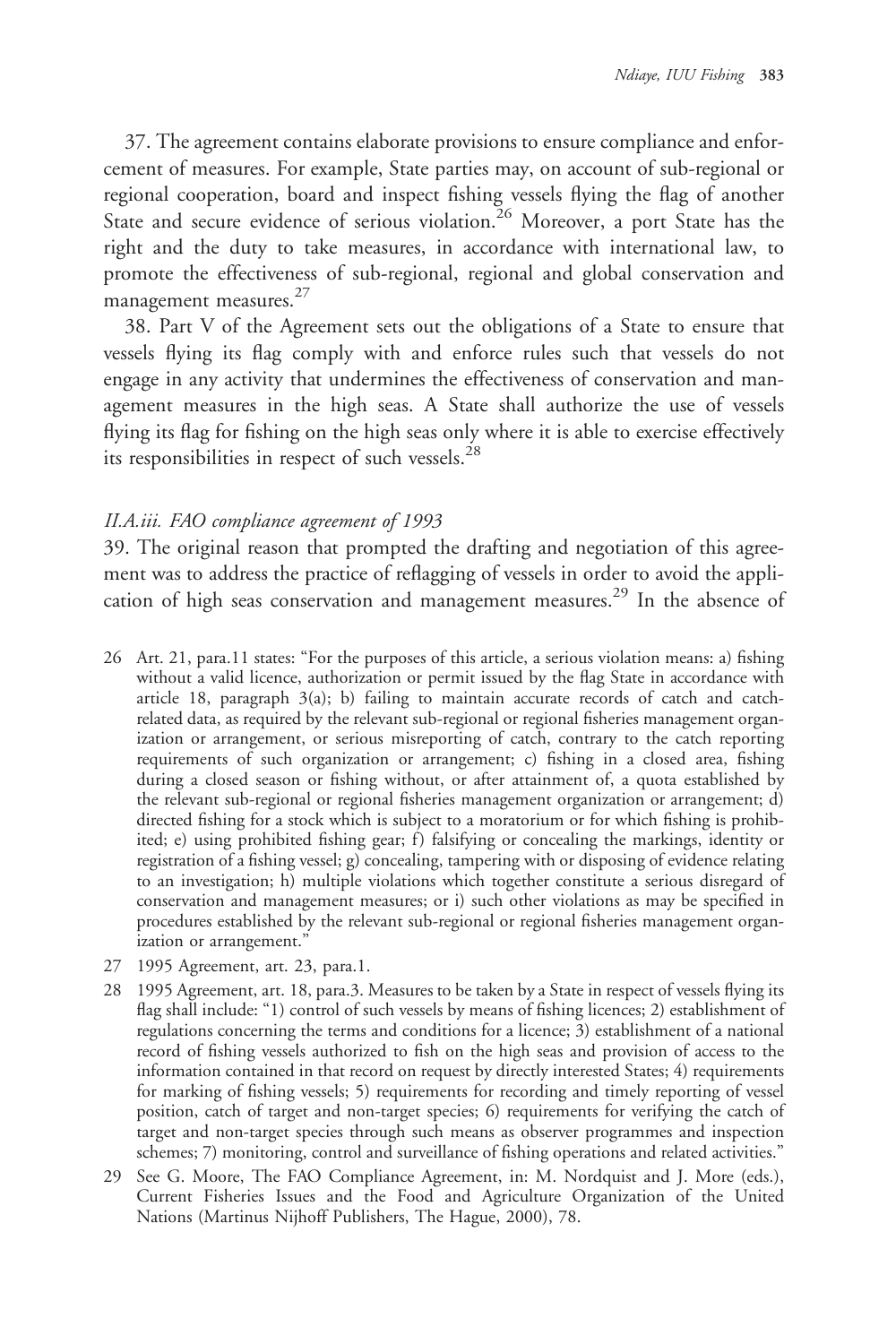consensus on this issue, delegates focused on the concept of the flag States' responsibilities and the "systematic exchange of information on fishing operations on the high seas".<sup>30</sup>

40. Regarding the responsibility of the flag State, each party shall take such measures as may be necessary to ensure that fishing vessels entitled to fly its flag do not engage in any activity that undermines the effectiveness of international conservation and management measures.<sup>31</sup>

41. When granting a fishing licence, the Party shall ensure that it can effectively exercise its responsibilities under this agreement in respect of that fishing vessel. Furthermore, no Party shall authorize any fishing vessel previously registered in the territory of another Party that has undermined the effectiveness of international conservation and management measures to be used for fishing on the high seas, unless certain conditions have been met.<sup>32</sup> In addition, the agreement requires flag States to take enforcement action.<sup>33</sup> These measures may consist of making contravention of the provisions of this agreement an offence under national legislation.<sup>34</sup>

42. Other obligations of the flag State relate to the need to ensure "the free flow of information on fishing operations on the high seas". The flag State shall ensure that vessels are marked and provide the necessary information pertaining to their fishing operations, catches and landings.35

43. It shall maintain a record of fishing vessels entitled to fly its flag and authorized to be used for fishing on the high seas. Information collected by the flag State shall be transmitted to FAO in real time.<sup>36</sup> Finally, Parties have a duty to cooperate through the exchange of information and by notifying the flag State when it is believed that the fishing vessel has been used for an activity that undermines the effectiveness of international conservation and management measures, under Article 5.

- 30 Ibid. The official wording of the agreement is: "Agreement to promote compliance with international conservation and management measures by fishing vessels on the high seas", adopted in November 1993. It entered into force on 24 April 2003.
- 31 Compliance Agreement, art. 3, para.2.
- 32 Compliance Agreement, art. 3, paras.3-5.
- 33 See R. Rayfuse, To Our Children's Children's Children: From Promoting to Achieving Compliance in High Seas Fisheries, 20 International Journal of Maritime and Coastal Law (2005), 514.
- 34 Compliance Agreement, art. 3, para.8. The Agreement states that "Sanctions applicable in respect of such contraventions shall be of sufficient gravity as to be effective in securing compliance with the requirements of this Agreement and to deprive offenders of the benefits accruing from their illegal activities. Such sanctions shall, for serious offences, include refusal, suspension or withdrawal of the authorization to fish on the high seas".
- 35 Ibid., paras.6, 7.
- 36 Compliance Agreement, art. 4.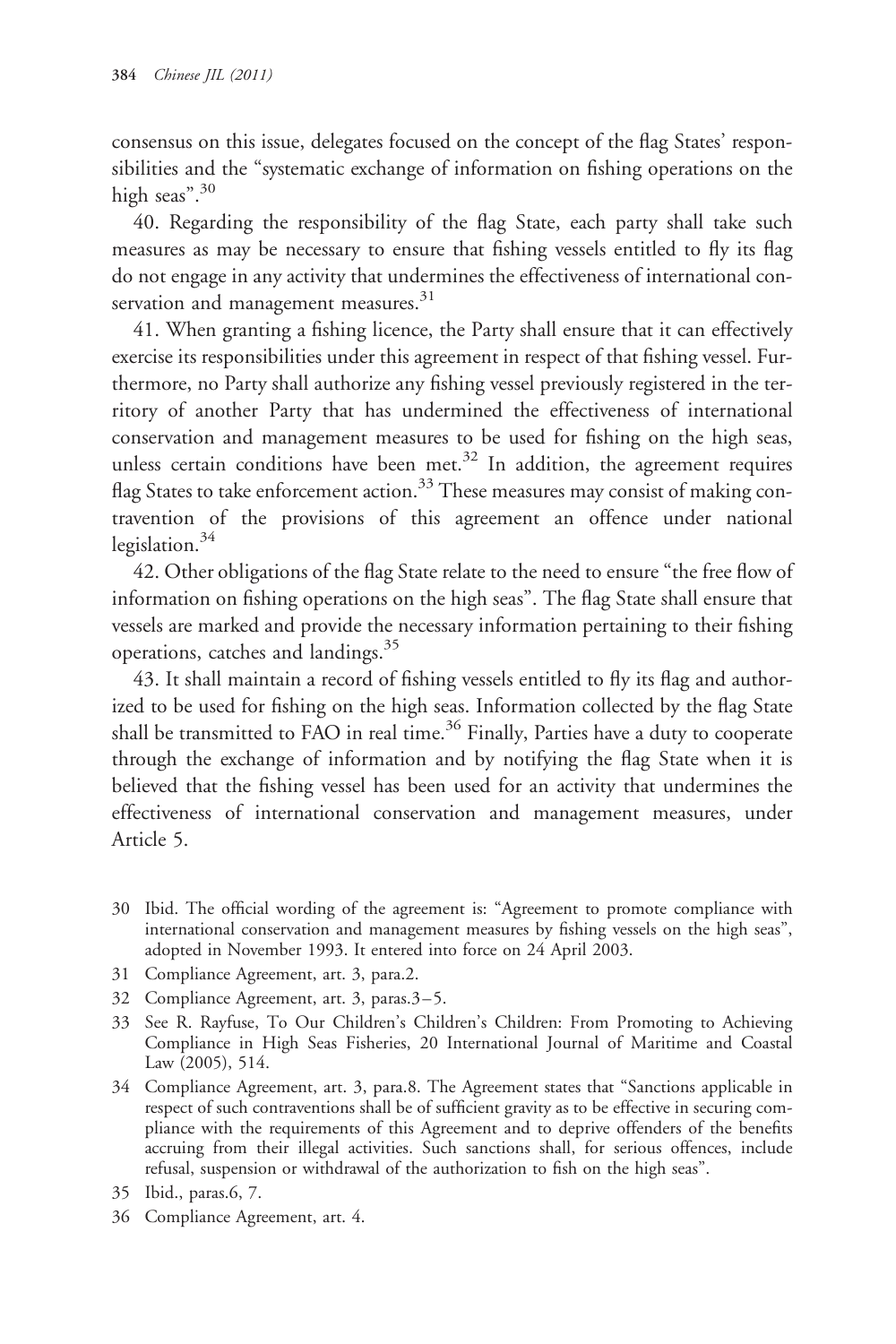#### II.A.iv. Fisheries instruments developed under the auspices of FAO

44. Non-binding instruments pertaining to fisheries have been developed under the auspices of FAO. These include the Code of Conduct for Responsible Fisheries and four voluntary instruments developed under this Code with regard to specific issues.

45. The Code, which is exhortatory or recommendatory, is to be interpreted and applied in conformity with the relevant rules of international law, as reflected in UNCLOS<sup>37</sup> and in accordance with the Agreement on Straddling Fish Stocks as well as other relevant regulations including those listed under Chapter 17 of Agenda 21.

46. The Code sets out the key elements of responsible fisheries: general principles, fisheries management, fishing operations, aquaculture, integration of fisheries into coastal area management, post-harvesting practices and trade, fisheries research.

47. Other instruments on specific issues have been designed as plans of action: the International Plan of Action for Reducing Incidental Catch of Seabirds in Longline Fisheries; the International Plan of Action for the Conservation and Management of Sharks; the International Plan of Action for the Management of Fishing Capacity and the IPOA-IUU.<sup>38</sup> The latter was adopted by consensus at the 24th Session of the FAO Committee on Fisheries on 2 March 2001 and approved by the FAO Council at its 120th Session on 23 June 2001.

48. Since its adoption, the IPOA-IUU has been a reference tool for States that are preparing their national plan of action against IUU fishing.<sup>39</sup>

49. The International Plan of Action of the FAO that deals with action plans for regional fisheries management organizations greatly contributed to harmonizing the practices of these organizations in the fight against illegal fishing.<sup>40</sup>

- 37 Code of Conduct for Responsible Fisheries, art. 3.1.
- 38 The IPOA-IUU is available at www.fao.org/DocREP/003/Y1224E/Y1224E00.HTM. The first three international plans of action were adopted at the 23rd Session of the FAO Committee on Fisheries in February 1999. They were approved by the FAO Council in November 2000.
- 39 The following States have adopted a national plan of action against IUU fishing based on the Plan of Action of the FAO: Cambodia, Canada, Spain, United States, Kuwait, Latvia, Mexico, Norway, New Zealand and Venezuela. See also UN Doc A/63/128 (Sustainable Fisheries, including through the 1995 Agreement for the Implementation of the Provisions of the UNCLOS of 10 December 1982 relating to the Conservation and Management of the Straddling Fish Stocks and Highly Migratory Fish Stocks, and related instruments), Report of the Secretary General, 14 July 2008.

The European Union adopted Council Regulation (EC) No. 1005/2008, establishing a community system to prevent, deter and eliminate illegal, unreported and unregulated fishing on 29 September 2008.

40 It shall be recalled that in the light of the international plan of action against IUU fishing and the FAO Model Scheme of 2005 on port State measures, the FAO organized in Rome a technical consultation to draft a legally binding instrument on port State measures. Three technical consultation sessions were held: from 23 to 27 June 2008; from 26 to 30 January 2009; and from 4 to 8 May 2009. This consultation resulted in the draft Agreement on port State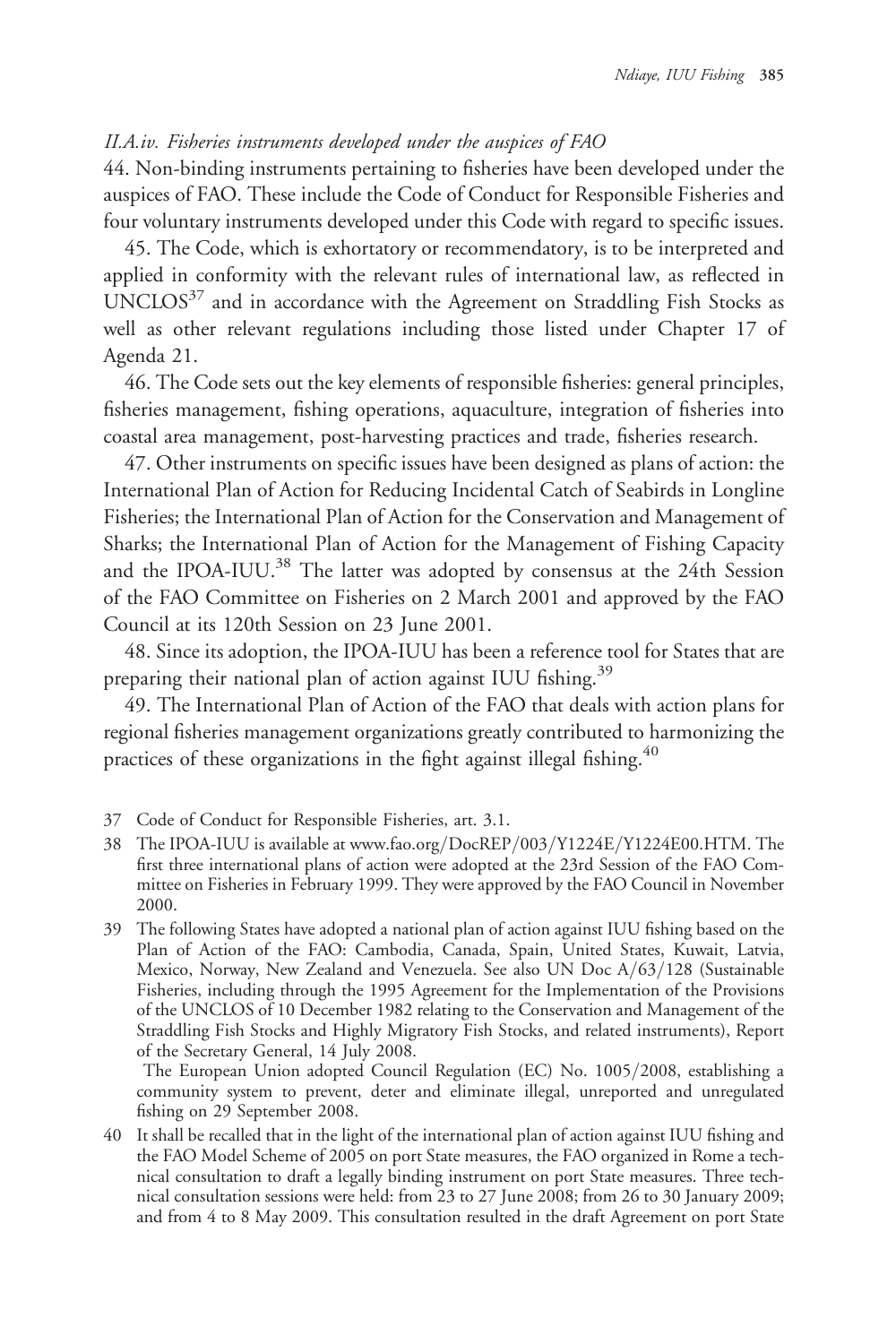50. Though the coastal State has broad powers under Article 56 and a number of rights as stipulated in Article 62, the fact remains that several major fisheries-related issues, which could possibly be niches for IUU fishing, have not been foreseen by the Convention. One need only think of the activities of support vessels engaged in bunkering and transshipment, the transportation of frozen fish by reefers or processing activities on trawlers such as filleting.

51. When these activities are conducted within the EEZ, the Convention may fall short of State practices, which together with case law attempts to find solutions to problems that have not been addressed by the Convention.

#### II.B. Case law

52. Case law is a means for clarifying the rights and obligations of the coastal State in the EEZ and the sovereign rights for exploration, exploitation, conservation and management of living resources as well as for enforcing these laws and regulations.

#### II.B.i The Franco-Canadian Fisheries Arbitration (1986)

53. In the case relating to filleting within the Gulf of St Laurent by French trawlers, referred to in Article 4(b) of the Agreement on Mutual Relations between Canada and France on Fisheries signed in Ottawa on 27 March 1972, a dispute arose between the two countries pertaining to the interpretation of the said agreement.

54. The dispute emerged in January 1985 when the trawler *La Bretagne*, registered in St Pierre and Miquelon, which had been authorized to fish outside the Gulf of St Laurent in 1984, applied for a licence in 1985 to conduct fishing operations both within and outside the Gulf.

55. After having acceded to this request on 4 January 1985 in respect of fishing outside the Gulf, Canadian authorities accompanied this licence with an "Amendment No. 1" dated 24 January 1985, which stated that: "In accordance with the current Canadian prohibition against the filleting of traditional groundfish species

measures to prevent, deter and eliminate illegal, unreported and unregulated fishing, dated 18 May 2009 (ftp://ftp.fao.org/FI/DOCUMENT/tc-psm/2009/PSMAgreementf.pdf). The document comprises ten parts and four annexes: Preamble, Part 1: General Provisions (arts. 1–6), Part 2: Requirements Prior to Entry into Port (arts. 7 and 8), Part 3: Use of Ports (arts. 9 and 10), Part 4: Inspections and Follow-up Actions (arts. 11 –19), Part 5: Role of Flag States (art. 21—note that there is no art. 20), Part 6: Requirements of Developing States (art. 22), Part 7: Dispute Settlement (art. 23), Part 8: Non-Parties (art. 24), Part 9: Monitoring and Review (art. 25) and Part 10: Final Provisions (arts. 26–37), Annex A (Information to be provided in advance by vessels requesting port entry), Annex B (Port State inspection procedures, Annex C (Report of the results of the inspection) and Annex D (Information systems on port State measures). The Agreement has been open for signature since November 2009. It has been signed by 15 States. The Agreement shall enter into force 30 days after the date of deposit with the Depositary (the FAO Director General) of the 25th instrument of ratification, acceptance, approval or accession (art. 30 of the draft document).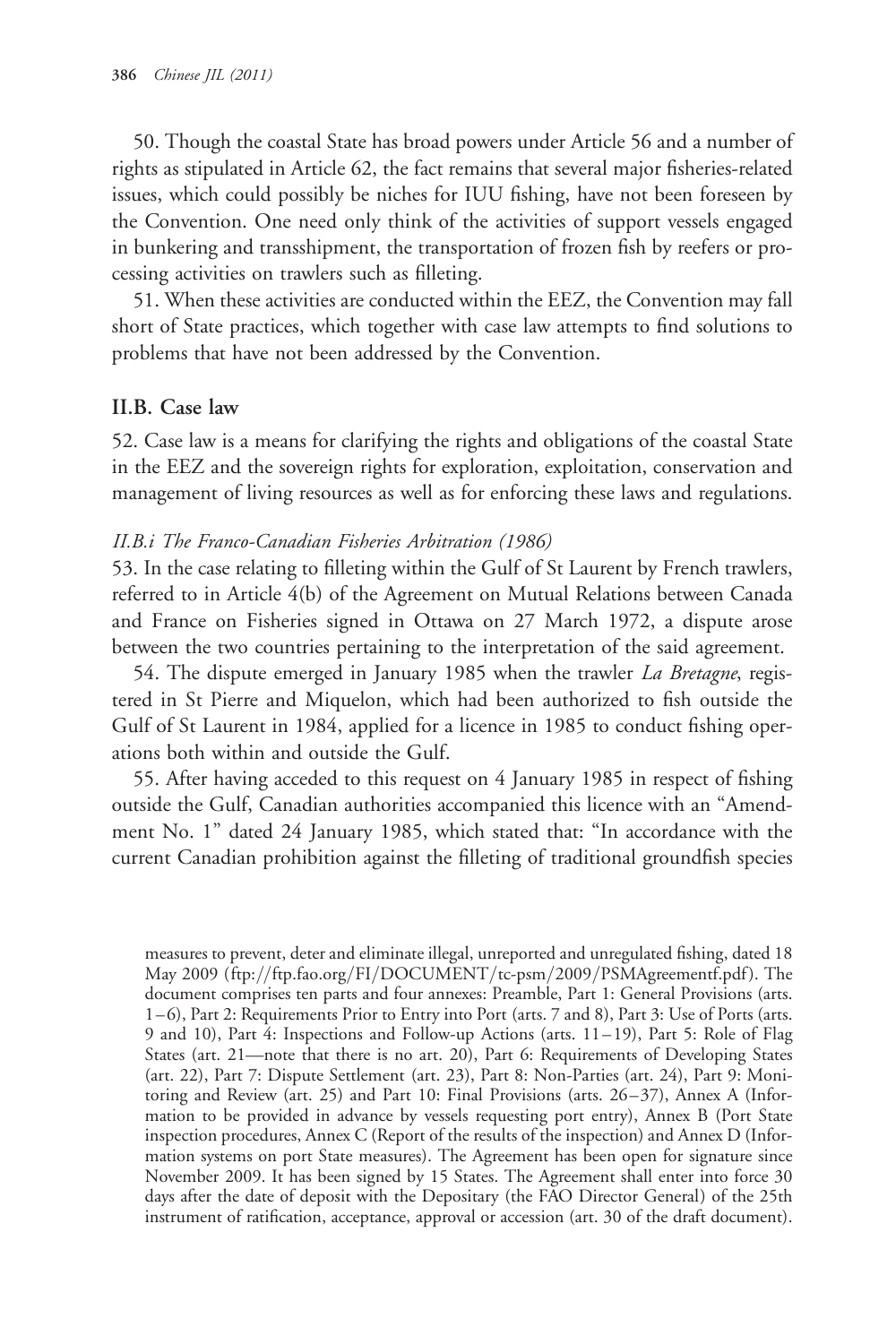at sea, the 'La Bretagne' is permitted to process groundfish species in the Gulf of St Laurent to the headed, gutted form only".<sup>41</sup>

56. Canadian authorities based their decision on the "equal footing" clause in Article 4(b) of the 1972 Agreement. When this agreement was reached, regulations were adopted under two laws of 1970 on fisheries and on the protection of coastal fisheries essentially targeting foreign fishing vessels.

57. The first law defines a "fishing vessel" as "any vessel used, fitted or designed for the catching, processing or transporting of fish", while the word "fisheries" is understood as referring to "areas where and periods during which fishing and its related activities, particularly [...] packaging, transport and processing, take place".<sup>42</sup>

58. Though most of the debate focused on the interpretation of the 1972 Agreement, the Tribunal stated that it was "obliged to also take into account any relevant rules of international law applicable between the Parties. In their oral submissions, both Parties indeed used provisions of UNCLOS as argument to support their respective views".43 On this basis, the Tribunal undertook a description of the evolution of international law of the sea since the conclusion of the 1972 Agreement.

59. On the question regarding the extent of the coastal State's rights on fishing and related activities, the Tribunal explained that:

While it is true, as Canada has rightly observed that Article 56 of the Convention recognizes the sovereign rights of the coastal State, not only in the exploitation of natural resources but also as regards the management of these resources, it however does not seem that this management authority, that the Convention constantly associates with the idea of conservation, has precisely any other purpose than the conservation of resources; it is above all an administration function that the coastal State is considered better equipped to exercise, but which however remains a general interest function.<sup>44</sup>

60. Regarding the exploitation of living resources provided for in Article 62 of the 1982 Convention, the Tribunal considered that this article contains both the rights and obligations of the coastal State applicable to foreign nationals exploiting living resources in the area. Even if this list is not exhaustive, it does not appear that the regulatory power of the coastal State includes the authority to regulate matters of a different nature from those described therein. In the

<sup>41</sup> Franco-Canadian Fisheries Arbitration, above n.12, para.14.

<sup>42</sup> A new definition of the word "processing" was incorporated in the amendment to the regulation adopted under the 1970 Law on the Protection of Coastal Fisheries of 26 June 1985, to read as follows: "cleaning, filleting, tubing, icing, packing, canning, freezing, smoking, salting, cooking, pickling, drying, or preparing fish for market in any other manner" (art. 2).

<sup>43</sup> Franco-Canadian Fisheries Arbitration, above n.12, para.49.

<sup>44</sup> Ibid., para.50.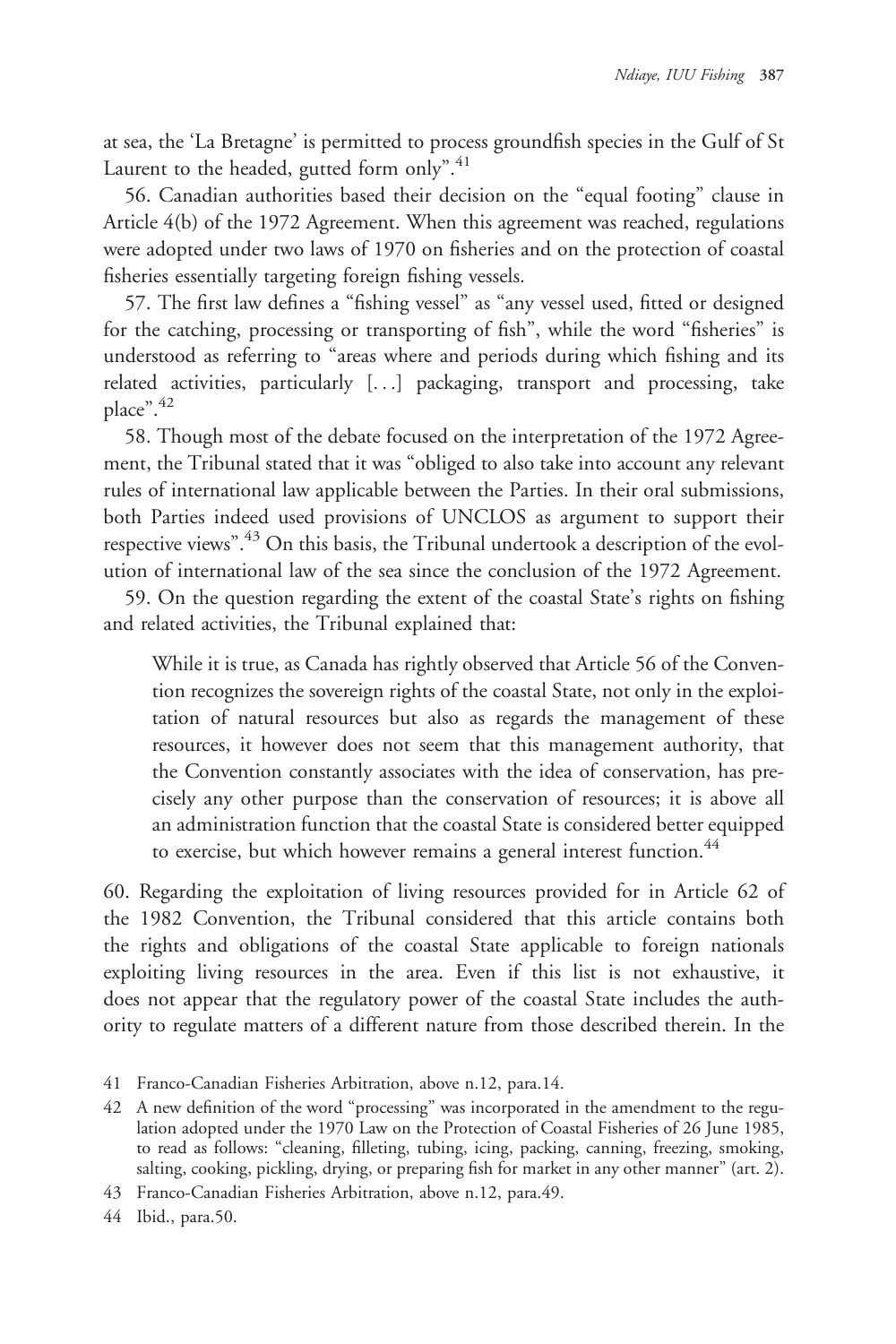opinion of the Tribunal, a possible regulation on filleting at sea cannot a priori find its justification in the powers vested on the coastal State by the new rules of the Law of the Sea. $45$ 

61. Under these circumstances, the Tribunal was of the opinion that Canada can only exercise its regulatory authority over French trawlers covered by Article 4(b) of the 1972 Agreement in a reasonable manner, i.e. without rendering impossible the exercise of the fishing rights of vessels stipulated in the Agreement.<sup>46</sup>

62. If this case was to be brought before the Tribunal today, it is likely that it would adopt a less restrictive approach, given the practices of coastal States observed over the past 20 years.

#### II.B.ii. The SAIGA cases

63. In the SAIGA cases, the issue of the law applicable to bunkering at sea was put to the International Tribunal for the Law of the Sea.<sup>47</sup> The SAIGA was an oil tanker flying the flag of Saint Vincent and the Grenadines and was based in Dakar (Senegal). It was engaged in selling gas oil as bunker to fishing vessels off the coast of West Africa.

64. On the morning of 27 October 1997, the SAIGA, having crossed the northern maritime boundary between Guinea and Guinea Bissau, entered the EEZ of Guinea, approximately 32 nautical miles from Guinea's island of Alcatraz. It supplied gas oil to three fishing vessels on the same day: the Giuseppe Primo, the Kritt and the Eleni S.

65. On 28 October 1997, the SAIGA was arrested by Guinean Customs patrol boats in the southern limit of the EEZ of Guinea.<sup>48</sup> Guinea indicated that the SAIGA was engaged in smuggling activities, which constitutes an offence punishable

- 45 Ibid., para.52. These views of the Tribunal have been criticized by various schools of thought. R.R. Churchill and A.V. Lowe, in The Law of the Sea (3rd edn., Manchester University Press, 1999), 291 –292, write: "In the Franco-Canadian Fisheries arbitration (1986) the tribunal suggested that the coastal State's competence to prescribe legislation for foreign fishing vessels in its EEZ was limited to conservation measures stricto sensu and therefore could not include measures to regulate fish processing. This seems an unjustifiably narrow reading of Article 62(4), which speaks of foreign vessels complying with the coastal State's 'conservation measures and the other terms and conditions established in [its] laws and regulations', and many of the illustrative list of eleven permissible types of measures go beyond conservation. In any case the point was not central to the tribunal's decision". See also W.T. Burke, The New International Law of Fisheries (Oxford, Clarendon, 1994), 48; B. Kwiatkowska, The 200 Mile Exclusive Economic Zone in the New Law of the Sea (Dordrecht, Nijhoff, 1989), 67.
- 46 Franco-Canadian Fisheries arbitration, above n.12, para.54.
- 47 The SAIGA cases: Saint Vincent and the Grenadines v. Guinea, Judgment of 4 December 1997; SAIGA Case No. 2, Judgment of 1 July 1999.
- 48 An account of the circumstances of the arrest of the SAIGA was drawn up by Guinean authorities in a "Procès-Verbal" bearing the designation "PV 29". This document also contains a statement of the Master obtained through interrogation by the Guinean authorities.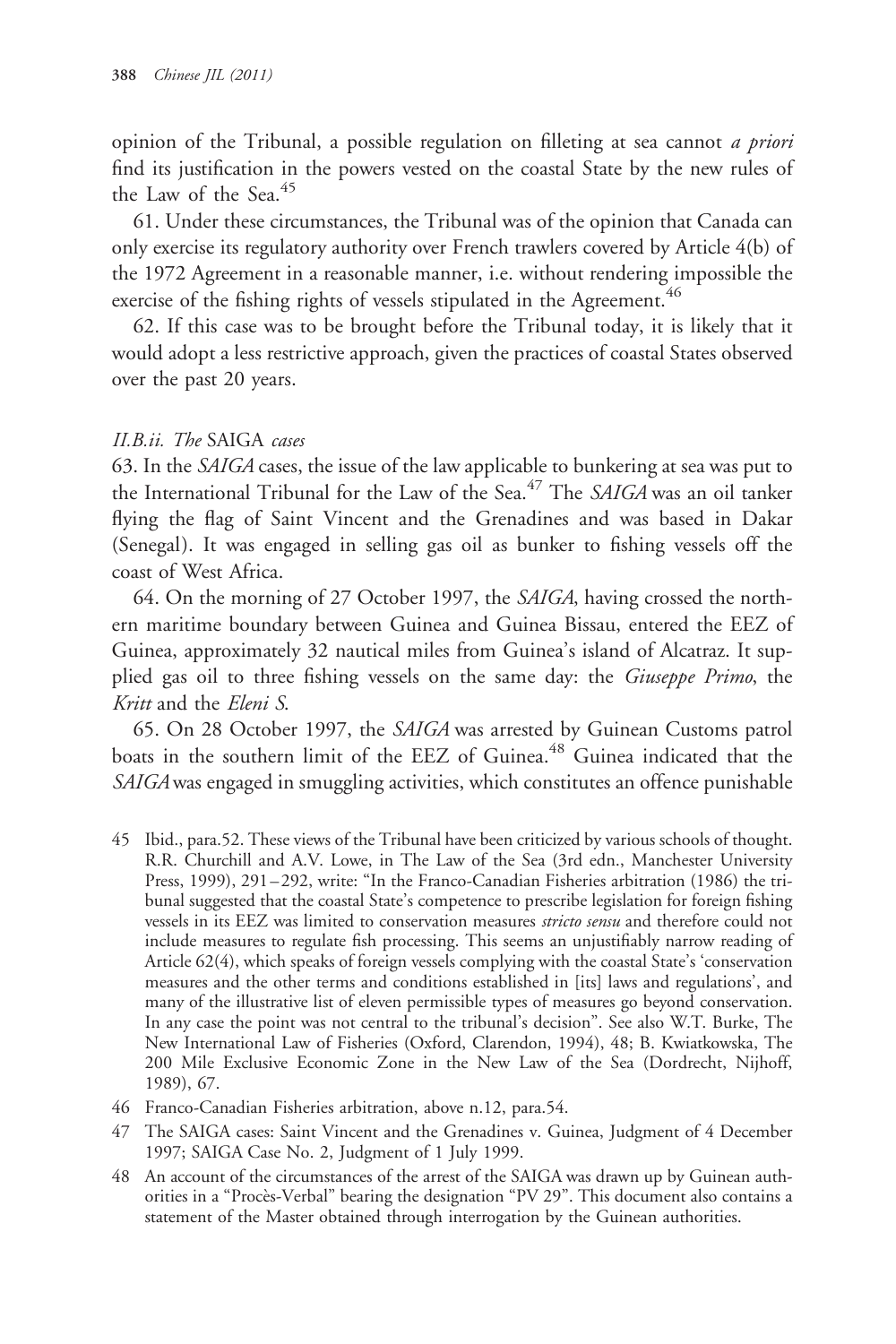under the Customs Code of Guinea,<sup>49</sup> and that detention had taken place following the exercise by Guinea of its right of hot pursuit under Article 111 of the Convention.

66. The Tribunal considered the question of "bunkering of fishing vessels" as an activity, the regulation of which can be assimilated to the regulation of the exercise by the coastal State of its sovereign rights to explore, exploit, conserve and manage living resources in the EEZ.

67. It indicates: "It can be argued that refuelling is by nature an activity ancillary to that of the refuelled ship". Some examples of State practice can be noted. Article 1 of the Convention for the Prohibition of Fishing with Long Driftnets in the South Pacific of 23 November 1989 defines "driftnet fishing activities" as *inter alia* "transporting, transshipping and processing any driftnet catch, and co-operation in the provision of food, fuel and other supplies for vessels equipped for or engaged in driftnet fishing".

68. As documented by Saint Vincent and the Grenadines, Guinea Bissau, in its decree-law No. 4/94 of 2 August 1994, requires authorization of the Ministry of Fishing for operations "connected" with fishing, and Sierra Leone and Morocco routinely authorize fishing vessels to be refuelled offshore.<sup>50</sup>

69. However, the Tribunal considered that it is not necessary to continue the reflection "for the purpose of the admissibility of the application for prompt release of the SAIGA" 51

70. Conversely, the question of bunkering was raised again when the Tribunal had to consider the merits. It explains that, in the EEZ, the coastal State has jurisdiction to apply its customs laws and regulations in respect of artificial islands, installations and structures (Article 60, paragraph 2). In the view of the Tribunal, the Convention does not empower a coastal State to apply its customs laws in respect of any other parts of the EEZ not mentioned above.<sup>52</sup>

71. The Tribunal considered that it had reached a decision on the issue that needed to be decided, "without having to address the broader question of bunkering in the exclusive economic zone. Consequently, it does not make any findings on that question."<sup>53</sup>

72. Not only is the Convention silent on this issue, it undoubtedly falls short of existing practice.

- 50 The SAIGA case No. 1, above n.47, para.57.
- 51 Ibid., para.59. Indeed, in this emergency procedure, "... the Court shall deal only with the question of release ... without prejudice to the merits of any case before the appropriate domestic forum" (art. 292, para.3, of the Convention).

53 Ibid., para.138.

<sup>49</sup> See art. I of the Guinean Law No. L 94/007/CTRN of 15 March 1994, published in the Official Gazette of the Republic of Guinea on 25 March 1994.

<sup>52</sup> Ibid., para.127.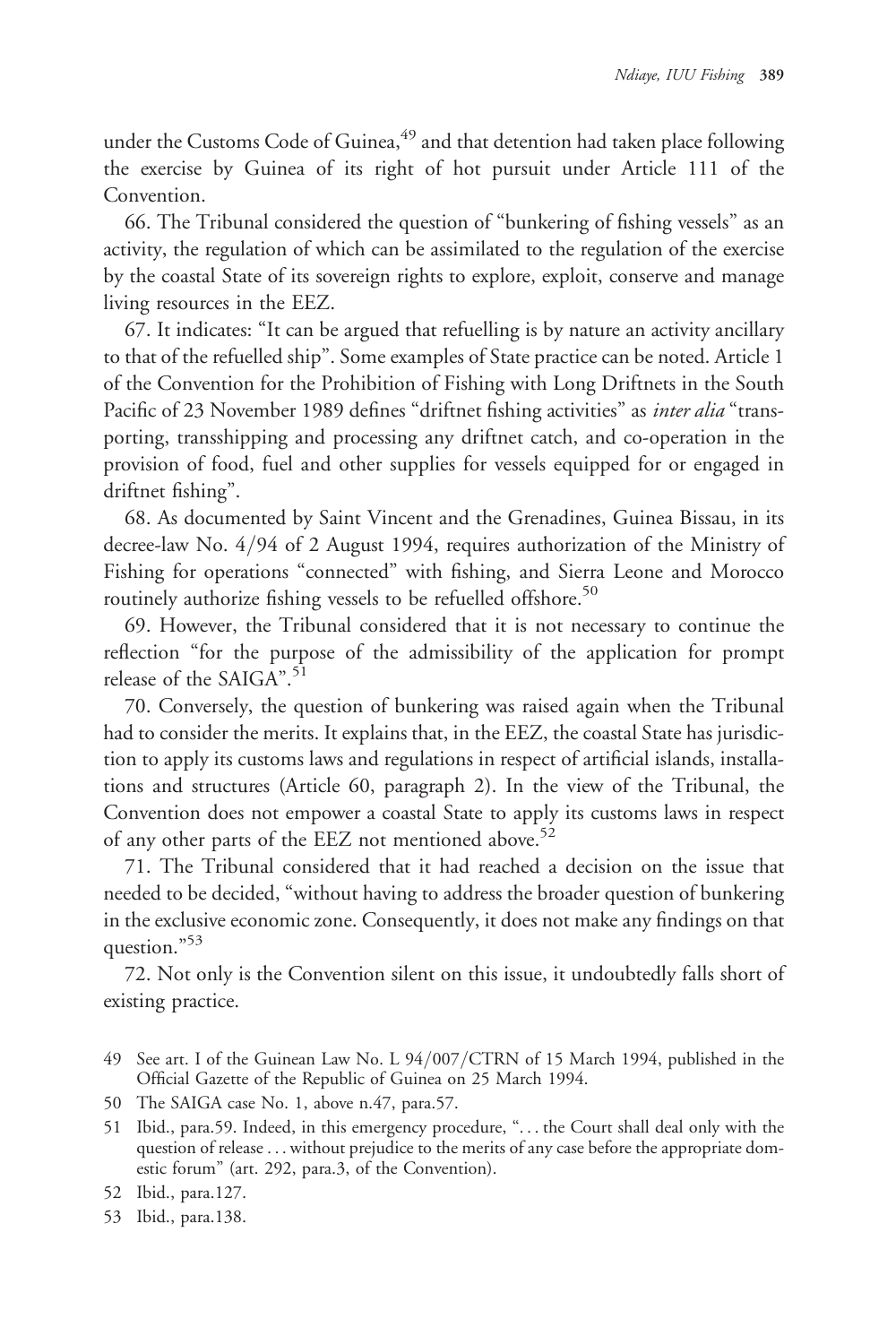#### II.B.iii. The Monte Confurco case

73. The Monte Confurco<sup>54</sup> is a fishing vessel, flying the flag of Seychelles. Seychelles provided the Monte Confurco with fishing licence No. 710 to engage in fishing in international waters. On 27 August 2000, it sailed from Port Louis (Mauritius) to engage in long-line fishing in the southern seas. On 8 November 2000, the Monte Confurco was boarded by the crew of the French surveillance frigate Floréal in the EEZ of the Kerguelen Islands in the French Southern and Antarctic Territories.

74. A process-verbal of violation No. 1/00 was drawn up on 8 November 2000 by the Captain of the Floréal against the Master of the Monte Confurco for having:

failed to announce his presence and the quantity of fish carried aboard to the Head of the District of the Kerguelen Islands;

fished without having obtained the prior authorization required by law;

attempted to evade or for having evaded investigations by the agents responsible for policing fishing activities.

75. On 8 November 2000, the Monte Confuco was rerouted and escorted under the supervision of the French navy to Port-des-Galets, Réunion, where it arrived on 19 November 2000.

76. The principle of announcing entry into and departure from EEZs or fishing areas by foreign vessels appears crucial in preventing IUU fishing.

77. Unreported fishing refers to "fishing activities which have not been reported, or have been misreported, to the relevant national authority, in contravention of national laws and regulations".55

78. Given that transit passage through the economic zone of a State, by a fishing or foreign vessel, constitutes the exercise of the freedom of navigation on high seas enjoyed by all States,<sup>56</sup> coastal States are very particular about this principle.

79. The applicant stated that, in order to take the shortest route and avoid crossing the Convention on the Conservation of Arctic Marine Living Resources (CCAMLR) fishing area, the Master of the vessel decided to traverse the EEZ of the Kerguelen Islands on a south-east bearing in order to reach Williams Bank as soon as possible.

80. The applicant further maintains that it was technically impossible for the Master to notify his entry into the EEZ or the tonnage of frozen fish carried on board, since the fax machine on board had broken down, which was duly mentioned in the logbook. The applicant finally states that the officers of Floréal,

- 54 The Monte Confurco case (Seychelles v. France), Application for Prompt Release, Judgment of 18 December 2000.
- 55 IPOA-IUU definition, above n.2.
- 56 Art. 90 of UNCLOS provides: "Every State, whether coastal or landlocked, has the right to sail ships flying its flag on the high seas".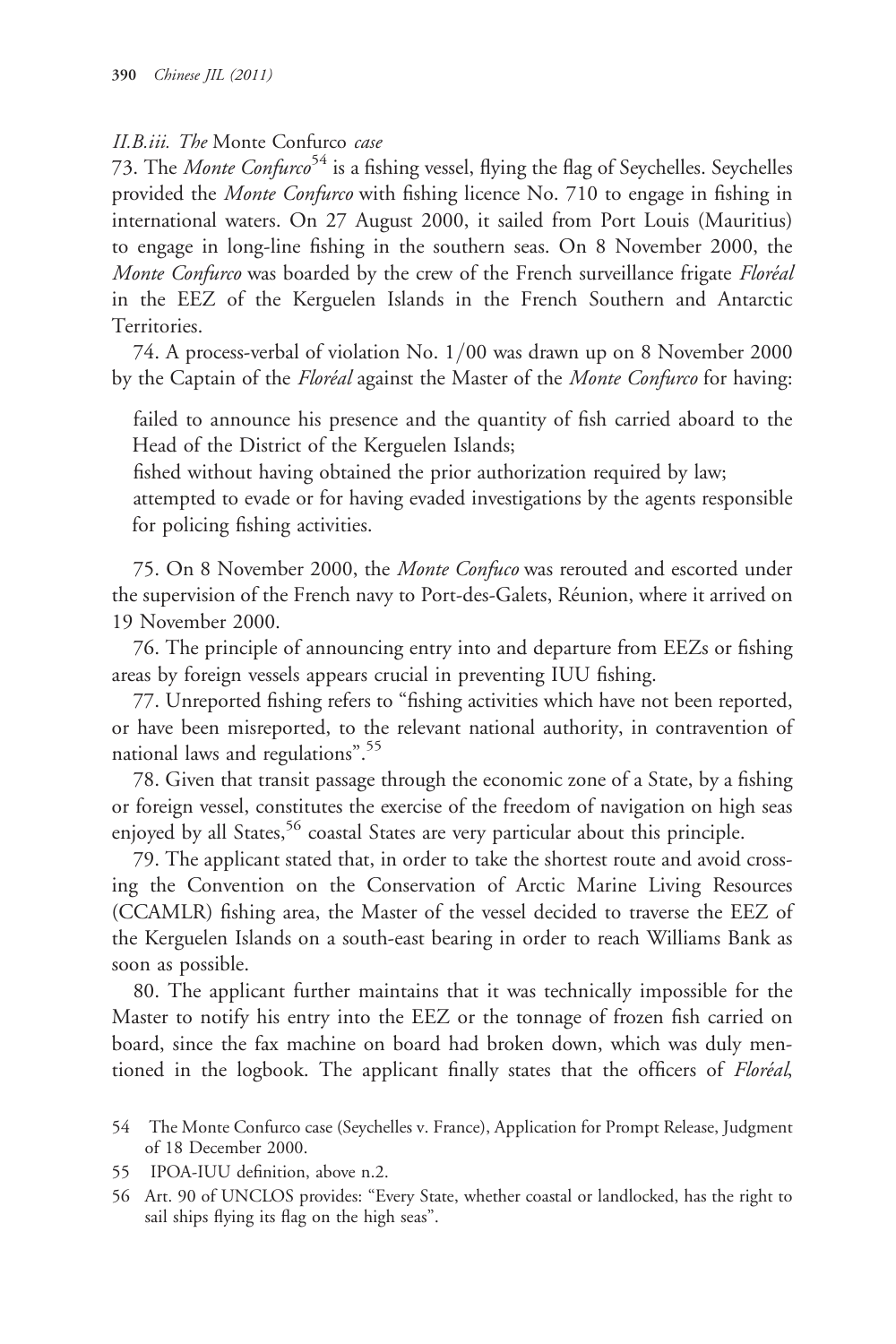when they conducted their on-board inspection of the vessel, noted that the fax machine could only receive.

81. In its order of 22 November 2000, the court of first instance at Saint-Paul noted, among other things, that the vessel Monte Confurco entered into the EEZ of the Kerguelen Islands without prior authorization and without advising the head of a district of the nearest archipelago of its presence, or declaring the tonnage of fish carried on board,  $57$  and that the fact that the vessel was found in the EEZ of the Kerguelen Islands with a certain tonnage of toothfish on board without having given notice of its presence or declaring the quantity of fish carried raised the "presumption" that the whole of the catch was unlawfully fished in the EEZ of the Kerguelen Islands.

82. After noting that the vessel carried on board a large quantity of toothfish and that it was equipped with radio-telephone equipment and an INMARSAT station capable of sending and receiving telephone messages, the International Tribunal for the Law of the Sea accepted the argument of France. Paragraph 79 of the Judgment reads:

The respondent has pointed out that the general context of unlawful fishing in the region should also constitute one of the factors which should be taken into account in assessing the reasonableness of the bond. In its view, this illegal fishing is a threat to the future resources and the measures taken under CCAMLR for the conservation of toothfish. The respondent states that "among the circumstances constituting what one might call the 'factual background' of the present case, there is one whose importance is fundamental. That is the general context of unlawful fishing in the region concerned". The Tribunal takes note of this argument.<sup>58</sup>

- 57 In violation of the provisions of art. 2 of the French Law No. 66-400 of 18 February 1966, as amended by the Law of 18 November 1997.
- 58 The Grand Prince case (Belize v. France), Application for Prompt Release, Judgment of 20 April 2001, is also a case concerning illegal fishing in the EEZ of the Kerguelen Islands. The Grand Prince is a fishing vessel. At the time of its arrest, it was flying the flag of Belize. According to the applicant, at the time of its detention, the vessel was going to be reflagged and registered in Brazil, where the vessel had been allocated a fishing licence. The Grand Prince was arrested for the same reasons as the Monte Confurco (see paras.35 –41 of the Judgment). In contrast, the International Tribunal for the Law of the Sea declared that it had no jurisdiction to hear the application "on the basis of an overall assessment of the material placed before it. [It] concludes that the documentary evidence submitted by the applicant fails to establish that Belize was the flag State of the vessel when the application was made" ( para.93 of the Judgment); See also B.H. Oxman and V.P. Bantz, Un droit de confisquer? L'obligation de prompte mainlevée des navires, in: V. Coussirat-Coustere, Y. Daudet, P.-M. Dupuy and P.M. Eisemann (eds.), La mer et son droit, Mélanges offerts à Laurent Lucchini et Jean-Pierre Quéneudec (Pédone, Paris, 2003), 479-499.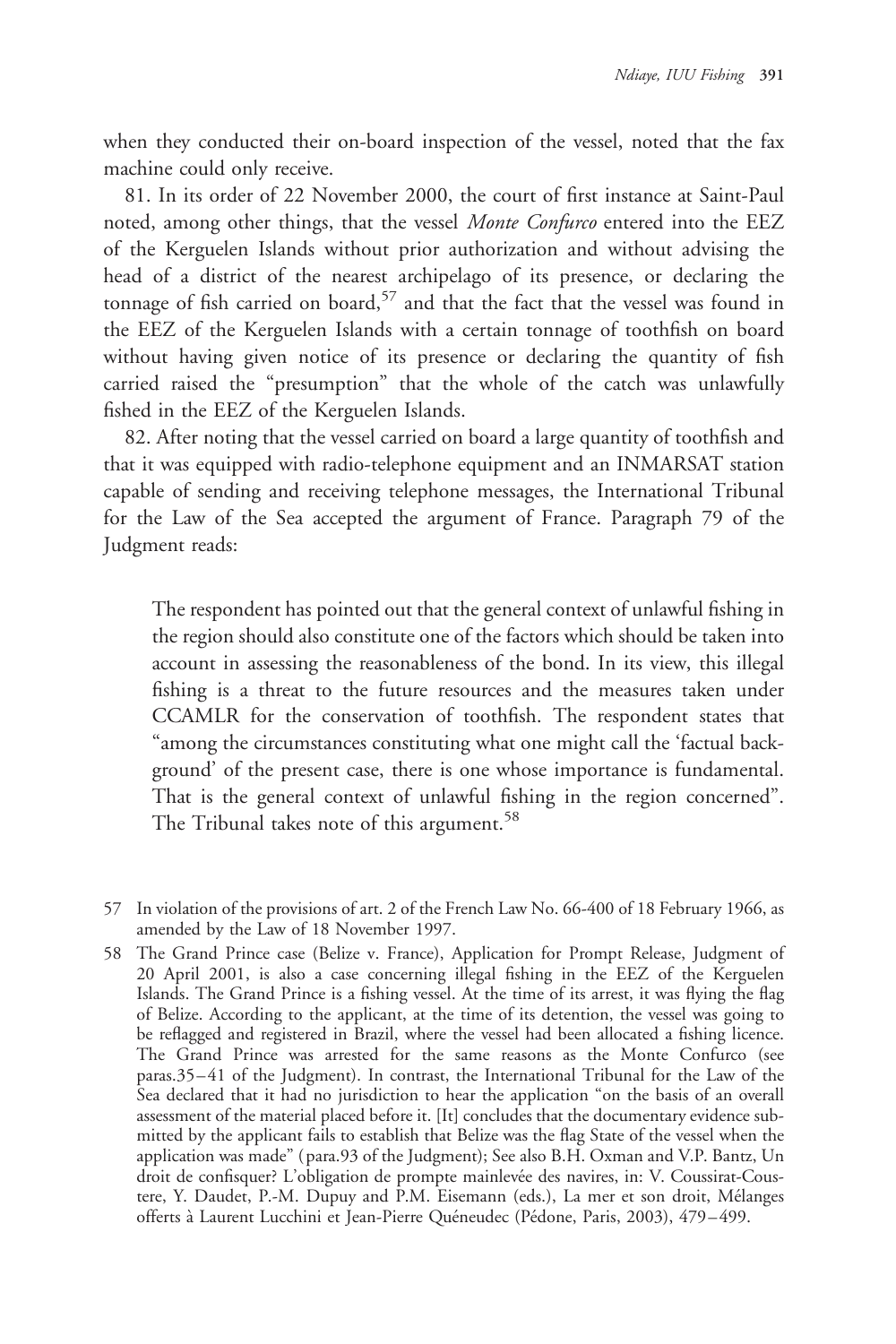#### II.B.iv. The Juno Trader case

83. The *Juno Trader* case<sup>59</sup> raises the issue of the jurisdiction of the coastal State regarding the transshipment and transport of catch in its EEZ.

84. The Juno Trader is a refrigerated cargo vessel flying the flag of Saint Vincent and the Grenadines. Its owner is Juno Reefers Limited—a company incorporated in the British Virgin Islands—a branch of the South African seafood company Irvin and Johnson Limited, based in Cape Town. The Master of the Juno Trader is Mr. Nikolay Potarykin, a Russian national.

85. By order of its owner/operator, the *Juno Trader* was, on 18 September 2004 at 2200 hours, off the coast of Nouadhibou, Mauritania, to receive a transshipment of fish caught within the EEZ of Mauritania by the fishing vessel, Juno Warrior. This vessel was in possession of a fishing licence issued by the Mauritanian authorities.

86. The transshipment process of the *Juno Warrior* cargo to the *Juno Trader* began on 19 September 2004 at 2240 hours—1183.83 tonnes of frozen fish were first transshipped. The fish were packaged in 39 461 cartons, each weighing 30 kg. This operation was completed on 22 September 2004 at 1800 hours. This was followed by a second transshipment of fish meal (2800 bags each weighing 40 kg). This operation, which commenced on 22 September 2004 at 1900 hours, was completed the next day, 23 September 2004 at 0330 hours.

87. Loaded with frozen fish and fish meal, and after refuelling by the vessel Amursk (operation completed on 24 September 2004, around 2000 hours), the Juno Trader left Mauritanian waters bound for Ghana, where it was to discharge its cargo, which had now been sold to the company Unique Concerns Limited as shown in several bills of lading prepared on 23 September 2004.

88. It was during the *Juno Trader's* transit through the EEZ of the Republic of Guinea-Bissau that the events giving rise to this case occurred. On 26 September 2004 at about 1700 hours, Guinea-Bissau's navy ( performing routine control) apprehended the Juno Trader and escorted it to the port of Bissau, where it arrived on 27 September 2004 at approximately 1600 hours and was placed under the surveillance of the Guinea Bissau authorities. The Fisheries Control Technical Committee met to consider the notice of a serious fishing violation and the inspection reports concerning the arrest of the Juno Trader found as follows:

(1) On 26 September 2004, inspectors from the Fisheries Inspection Service on board the vessel CACINE came across the vessel "JUNO TRADER"

<sup>59</sup> The Juno Trader case (Saint Vincent and the Grenadines v. Guinea-Bissau), Request for Prompt Release, Judgment of 18 December 2004.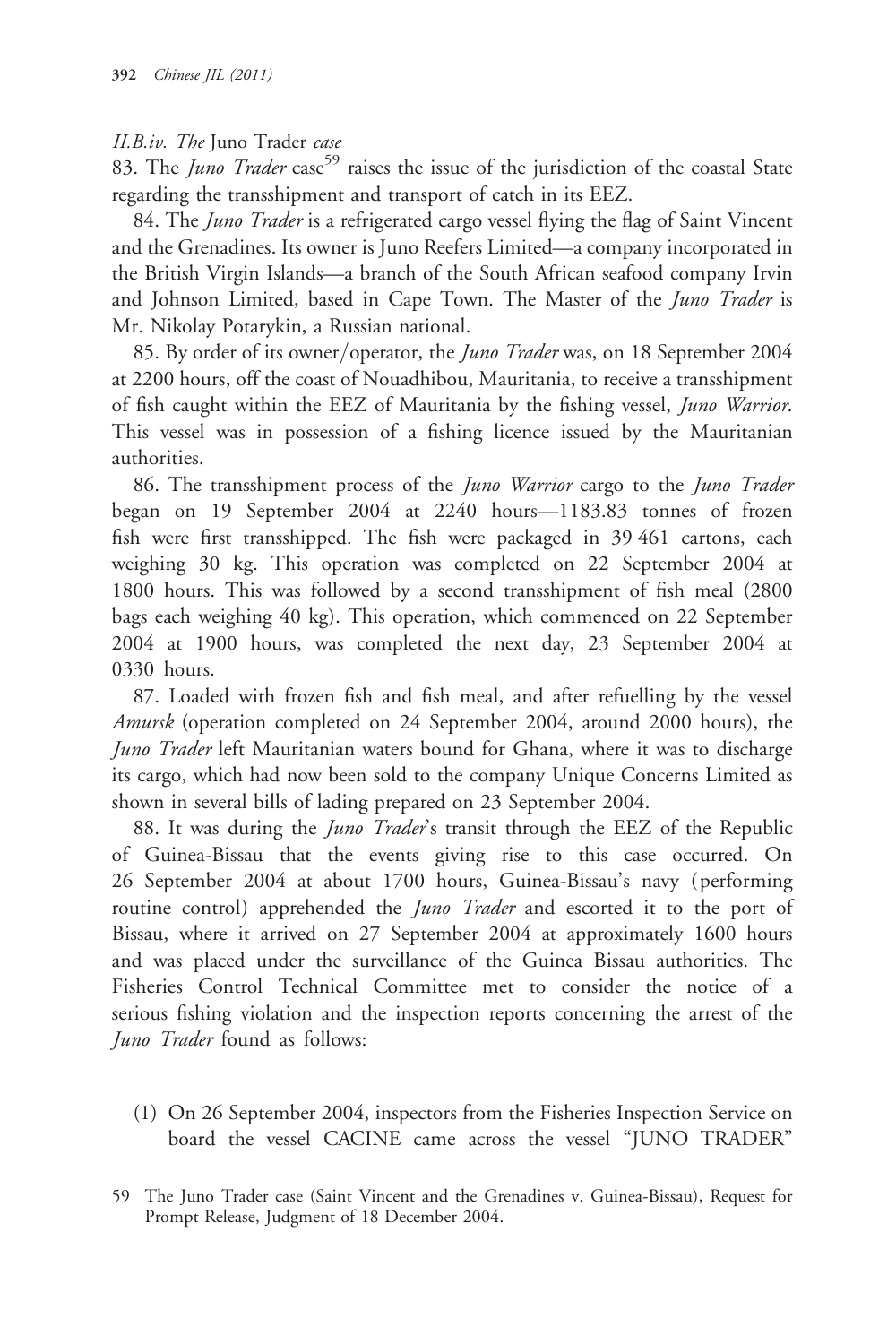anchored in the fishing zone of Guinea-Bissau at the position of  $11^{\circ}$  42' and  $017^{\circ}$  09', alongside the vessel FLIPPER 1.

- (2) As the vessel "Juno Trader" noticed the approach of the inspection vessel, it weighed anchor and fled and was arrested at the position of  $11^{\circ}$  29' and 017 $^{\circ}$ 13', after 2 hours and 30 minutes of hot pursuit.
- (3) During the boarding, the captain of the vessel refused to present the logbook and the engine log, as requested by the inspectors, with a view to determining the reason for the vessel being stopped at the position where it had been found.
- (4) No documentary or other evidence was found concerning the destination of the vessel and the fishing products on board. $^{60}$

89. The Juno Trader was suspected of fishing or having been transshipped in the EEZ of Guinea-Bissau without due authorization, especially since according to the report on the inspection of the catch found on board, prepared by the CIPA technicians at the request of FISCAP, the species identified (sardinela, sareia, carapau, bonito, cavala and dentão) are similar to those existing in Guinea-Bissau's waters.<sup>61</sup>

90. Guinea-Bissau pointed out to the Tribunal that "illegal, unregulated and unreported fishing in the EEZ of Guinea-Bissau has resulted in a serious depletion of its fisheries resources". The Tribunal took note of this concern and the applicant expressed its understanding regarding the action taken by coastal States to fight illegal fishing but denied that the *Juno Trader*<sup>62</sup> had been engaged in any illegal activity, claiming that the vessel was only transiting through Guinea-Bissau's EEZ. An application for prompt release was made on behalf of the State flag on that basis.

91. The International Tribunal decided that Guinea-Bissau shall promptly release the Juno Trader and its cargo upon the posting of a bond of the amount of 308 770 euros.

92. The jurisdiction of the coastal State regarding fishing in its EEZ is recognized by the Convention. It even extends to related activities such as transshipment and transport within this zone.

93. However, transit through the economic zone is rather the exercise of freedom of navigation on the high seas. This aspect is not always easy to determine in practice because it often happens that there are support or transport vessels at anchor in fishing areas.

- 60 Act No. 12/CFM/04 of The Fisheries Control Technical Committee, dated 18 October 2004.
- 61 Ibid., above n.60, para.5.
- 62 Juno Trader case, above n.59, para.87.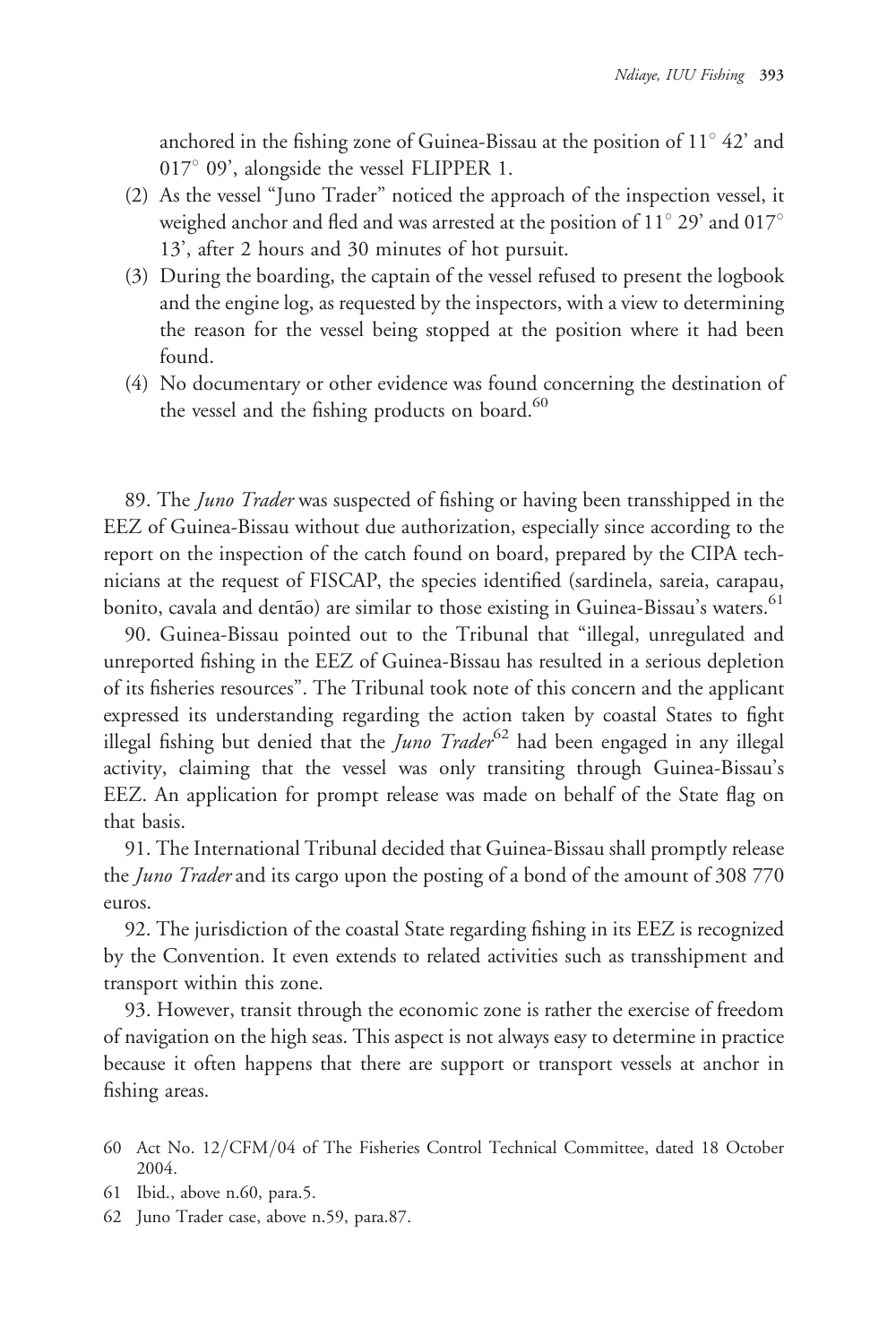#### II.B.v. The Hoshinmaru case

94. This case<sup>63</sup> deals with unreported fishing, i.e. fishing activities that have not been reported, or have been misreported, to the relevant national authority, in contravention of national laws and regulations.

95. The Hoshinmaru is a fishing vessel flying the flag of Japan. On 14 May 2007, the Russian Federation provided the Hoshinmaru with a fishing licence for drift net salmon and trout fishing in three different areas of the EEZ of the Russian Federation.<sup>64</sup> On 1 June 2007, the *Hoshinmaru* was fishing in the EEZ of the Russian Federation off the eastern coast of the Kamchatka Peninsula when it was ordered to stop by a Russian patrol boat. It was boarded by an inspection team of the State Sea Inspection for examination. The protocol of inspection<sup>65</sup> recorded the following:

During the inspection of holds No. 10 and No. 11 the inspectors of the State Sea Inspection found out that under the upper layer of chum salmon, sockeye salmon is kept.

Therefore an offence is detected: substitution of output of one kind (chum salmon) with the other kind (sockeye salmon) and, thus, concealment of part of sockeye salmon catch in the Exploitation area No 1; misrepresentation of data in a fishing log and daily vessel report.

The Russian authorities indicated "the falsification of the species composition of the fish products. [...] consequently, about 14 tons of raw sockeye salmons were illegally captured."66

96. The Tribunal noted that the present case is different from cases it had previously dealt with, since this case does not entail fishing without a licence. It further noted that Russia and Japan cooperate closely in respect of fishing activities in the area in question. They have even established an institutional framework for consultations concerning the management and conservation of fish stocks in the EEZ of the Russian Federation in the Pacific ( promoting the conservation and reproduction of salmon and trout of Russian origin in the zone).

- 63 The Hoshinmaru case (Japan v. Russian Federation), Application for Prompt Release, Judgment of 6 August 2007.
- 64 Authorization to fish, from 15 May until 31 July 2007, the following: 101.8 tons of sockeye salmon; 161.8 tons of chum salmon; 7 tons of sakhalin trout; 1.7 tons of silver salmon; and 2.7 tons of spring salmon.
- 65 Protocol of Inspection No. 003483, drawn up on 1 June 2007 by a senior State coastguard inspector.
- 66 In a letter dated 2 June 2007, the Northeast Border Coast Guard Directorate of the Federal Security Service of the Russian Federation informed the Consul-General of Japan in Vladivostok of the inspection and detention of the Hoshinmaru. The letter also stated that the actions of the Master were in violation of the Federal Law of the Russian Federation on the EEZ and the regulation on the operation of the anadromous stocks approved by the Russian – Japanese Commission on Fisheries on 19 March 2007.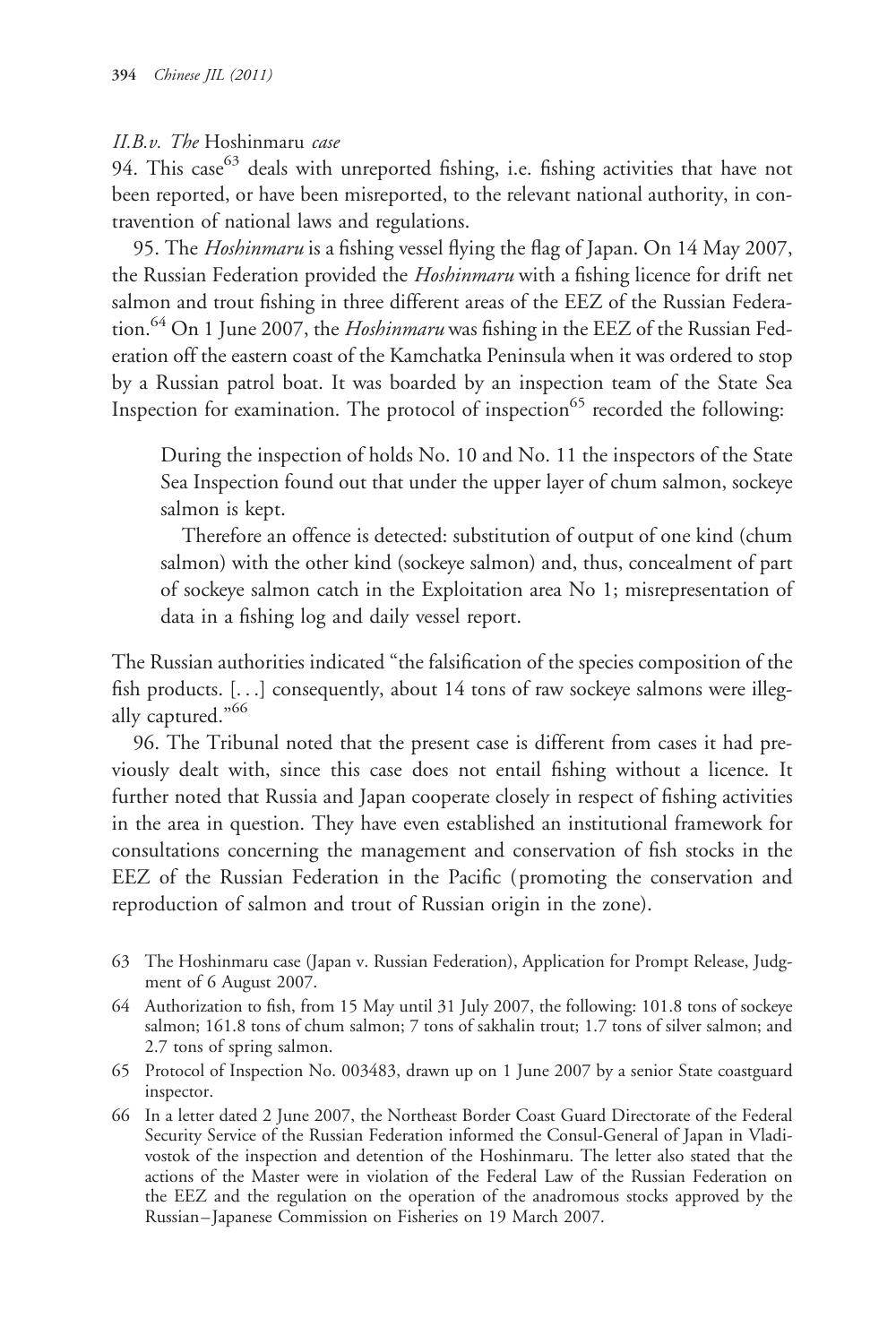97. According to the Tribunal, monitoring of catches, which requires accurate reporting, is one of the most essential means of managing marine living resources. Not only is it the right of the Russian Federation to apply and implement such measures, but the provisions of Article 61, paragraph 2, of the Convention should also be taken into consideration to ensure through proper conservation and management measures that the maintenance of the living resources in the EEZ is not endangered by overexploitation.<sup>67</sup> On this basis, the Tribunal decided that the Federation release the *Hoshinmaru* upon the posting of a bond of 10 million roubles.

98. Cases relating to IUU fishing have been repeatedly brought before the International Tribunal for the Law of the Sea, but only as an incidental part of the special procedure for prompt release. The Tribunal has therefore not had the opportunity as yet to address this issue in depth.

99. The particular nature of the procedure does not indeed permit the Tribunal to assess the actions of a coastal State in the exercise of its sovereign rights. Paragraph 3 of Article 292 of the Convention is quite explicit in this regard. The prompt release procedure is intended—very modestly—to ensure the prompt release of a vessel upon the posting of a bond and pending completion of domestic judicial proceedings.<sup>68</sup> Regional fisheries management organizations should consider requesting

67 The Hoshinmaru, above n.63, para.99.

68 In the Tomimaru case (Japan v. Russian Federation), Judgment of 6 August 2007, due to the completion of domestic judicial proceedings in the Russian Federation, "the Application of Japan no longer has any object and the Tribunal is therefore not called upon to give a decision thereon" (para. 82 of the Judgment). The Tomimaru is a fishing vessel flying the flag of Japan. It had a fishing licence to fish walleye Pollack and herring in an area of the western Bering Sea located in the EEZ of the Russian Federation, where it was boarded and inspected. Twenty tons of gutted walleye Pollack that were not listed in the logbook were found on board the vessel, as were some kinds of fish products that are forbidden to catch (various sorts of halibut, ray, cod as well as other kinds of bottom fish). According to Russian authorities, the quantity of fish illegally caught was established at 62186.9 kg and damages were estimated at 8 800 000 roubles (approximately US \$345 000). (See the letter dated 22 December 2006, from the Inter-district Prosecutor's Office for Nature Protection in Kamchatka to the Consulate-General of Japan in Vladivostok, and para.25 of the Judgment of the International Tribunal for the Law of the Sea.) The City Court of Petropavlovsk-Kamtchatskii ordered the confiscation of the vessel. This decision was confirmed on 24 January 2007 by the Kamchatka District Court following an appeal filed by the owner. The latter then took action under the supervisory review procedure regarding the decision of the Kamchatka District Court. The procedure was pending before the Supreme Court of the Russian Federation at the time of filing of the application for prompt release before the International Tribunal for the Law of the Sea. The Supreme Court dismissed the complaint concerning the confiscation of the Tomimaru since "[...] there are no grounds for review of the Judgment on the basis of the arguments of the complaint" ( para.46 of the ITLOS Judgment). The International Tribunal for the Law of the Sea noted that the decision of the Supreme Court of the Russian Federation brought to an end the procedures before the domestic courts. It considered the application to be without object ( paras.79 and 81 of the Judgment of 6 August 2007). Note that all ITLOS judgments can be found on the Tribunal's website: www.itlos.org.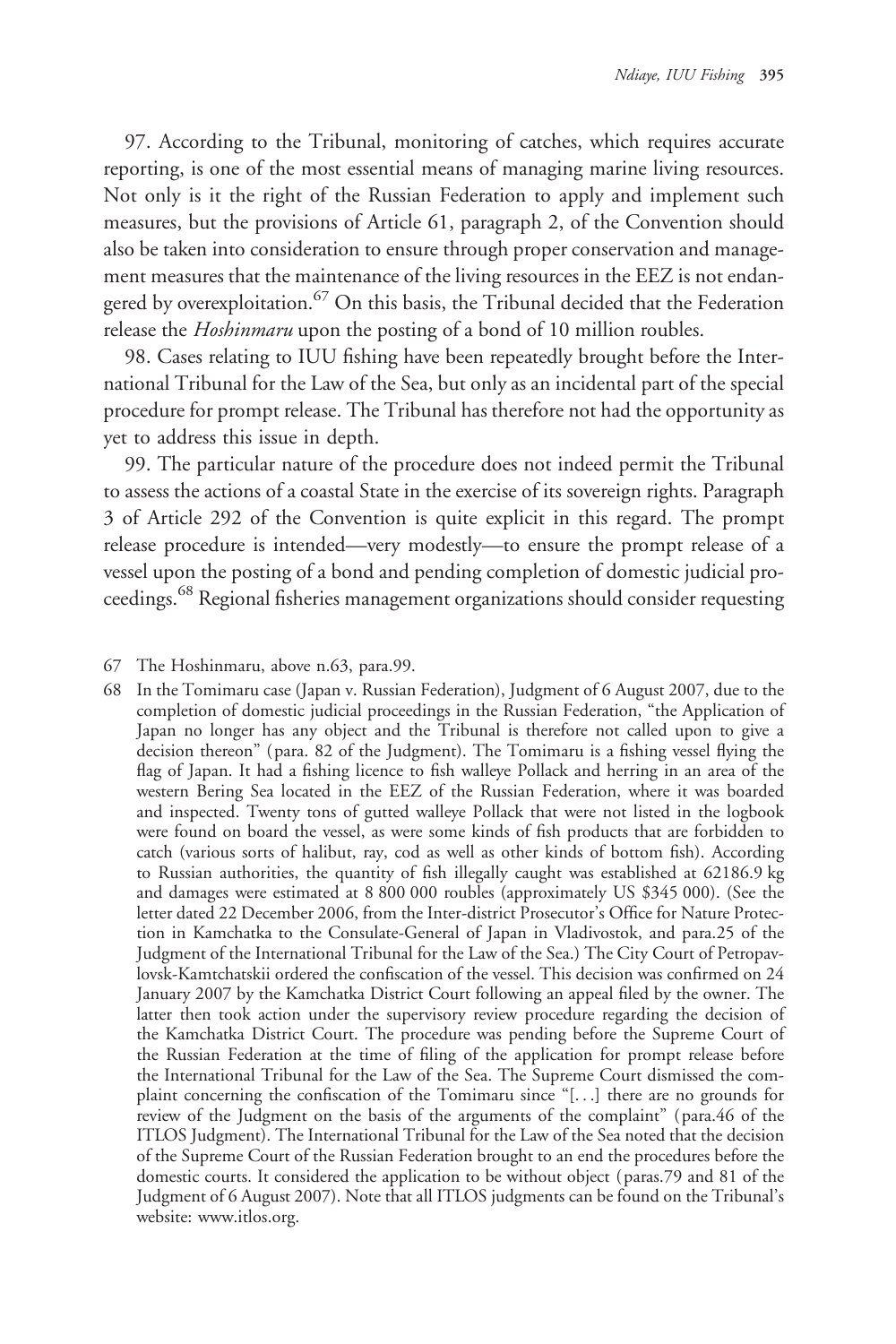the advisory opinion of the Tribunal on such issues so that it can examine them more thoroughly.<sup>69</sup>

100. Meanwhile, States' practice will provide some solutions for addressing issues raised by IUU fishing. This is reflected in national legislation as well as in regional fisheries organizations. In addition to measures for conserving and managing marine-living resources, regional fisheries organizations have developed particular measures to combat IUU fishing activities that occur within their areas of competence. These measures are aimed at contracting parties of the convention that established the FSRC and non-contracting parties. These measures include control measures, enforcement, port State measures and trade-restrictive measures.

# III. State practices in the sub-region

101. State practices are reflected in their laws and regulations that give effect to the Convention on the Law of the Sea and that govern fishing activities in areas under national jurisdiction. They are also reflected in bilateral agreements between States to establish the conditions for access of foreign vessels to living resources in the EEZs. Various inter-governmental arrangements have also been developed to ensure the sound management of resources in the maritime region of West Africa covered by the SRFC.

## III.A. National legislation

102. National legislation determines the regime applicable to fisheries as well as the terms and conditions for access to resources in areas under national jurisdiction.

103. Legislation defines the area under national jurisdiction<sup>70</sup> and includes the provisions of the Convention on the Rights of Coastal States. It sometimes goes further by establishing national fish stocks. Hence, under Senegalese law, $^{71}$  fisheries resources in domestic waters are part of a national heritage. The Senegalese State holds the right to fish in its waters and may extend this right to individuals or

- 69 See T.M. Ndiaye, The Advisory Function of the International Tribunal for the Law of the Sea, 9 Chinese JIL (2010), 565–587 (specifically §§ 58–89 and pages 580–587).
- 70 Senegalese Law No. 98-32 of 14 April 1998 stipulates in its art. 2 that "the maritime waters under Senegalese jurisdiction shall include the territorial sea, the contiguous zone, the exclusive economic zone, inland maritime waters as well as rivers and waterways up to the boundaries set by decree. The exclusive economic zone extends over 200 nautical miles from the baselines used to measure the territorial sea". See also art. 2 of Law No. 2000-025 of 24 January 2000, constituting the Fisheries Code of the Islamic Republic of Mauritania.
- 71 Marine Fisheries Code, ibid., § 3, art. 3; similarly, Fisheries Code of Mauritania, art. 3. The legislation of these two countries seem to be the most comprehensive. They are reviewed periodically to reflect the situation on the ground (a review process is currently underway in Senegal).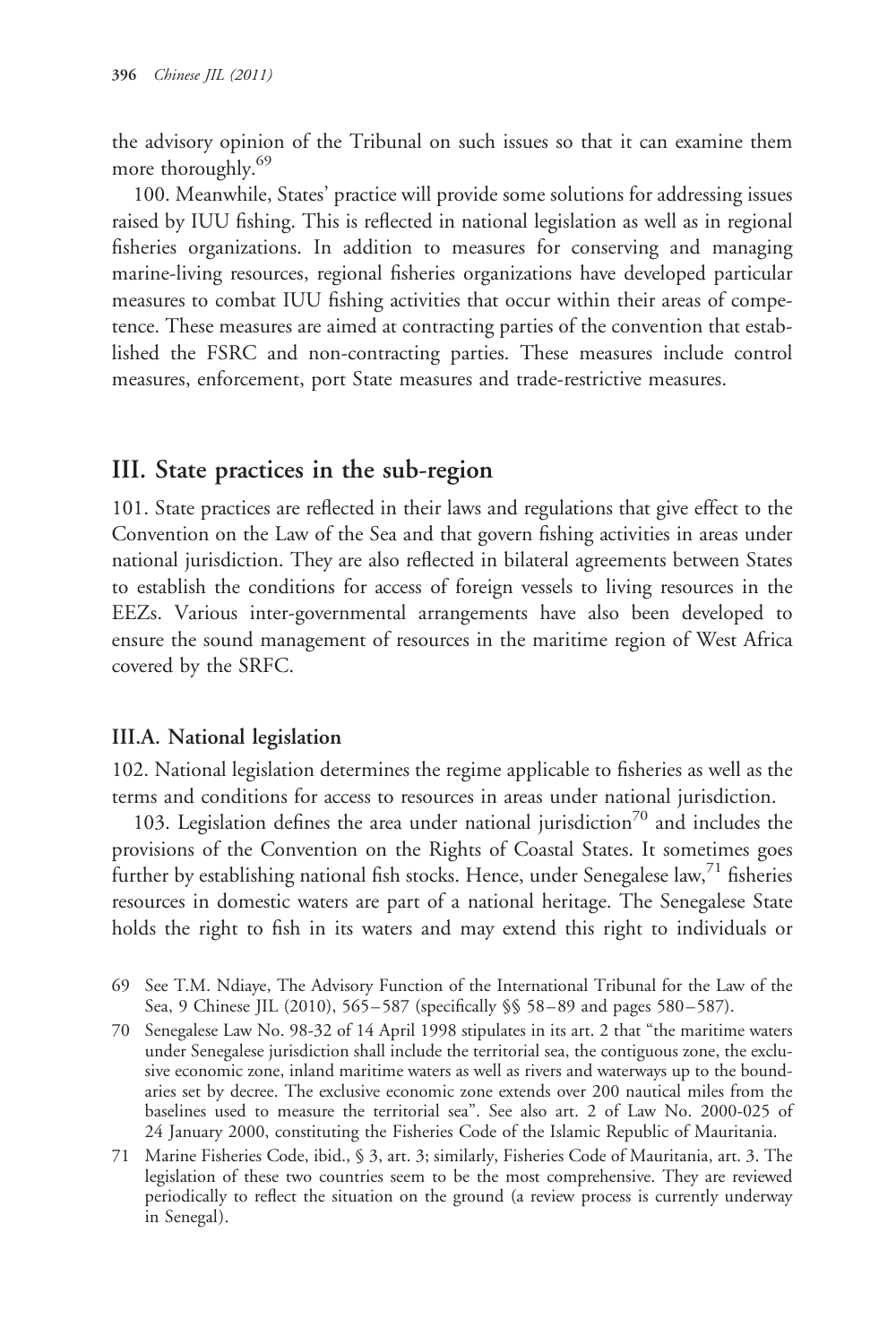legal entities of Senegalese or foreign nationality. The management of fisheries resources is a prerogative of the State.

104. For this purpose, the State defines a policy to protect and maintain these resources and to ensure their sustainable exploitation in order to preserve the marine ecosystem. The State will implement a precautionary approach in fisheries management.

105. National legislation provides a more complete definition of fishing and related fishing operations than the Convention. Thus, fishing implies the act of capturing or trying to capture, retrieve or kill by any means whatsoever, biological species whose habitual or dominant living environment is water.<sup>72</sup>

106. Related fishing operations include: (a) transshipment of fish products in maritime waters under national jurisdiction; (b) storage, processing or transport of fish products in maritime waters under national jurisdiction aboard vessels prior to their first landing, and the collection of fish products at sea; (c) bunkering or supplying fishing vessels, or any other activity to provide logistical support to vessels at sea.<sup>73</sup>

107. West African States have annual or multi-annual plans for fisheries development and management. The purpose of these plans is to identify all major fisheries and their characteristics and to specify the objectives to be reached in terms of sustainable development and management.

108. They define, for each fishery, the total allowable catch or level of fishing effort as well as the total allowable bycatch, the various planning policies and the fishing licence programme. This is done in consultation with professional organizations and experts.74 These tasks fall within the purview of ministers in charge of fisheries who rely on national advisory bodies on marine fisheries comprising representatives of the administration, the scientific research community and professional categories concerned.

109. Bearing in mind practices brought about by IUU fishing, national laws include very detailed provisions on conditions for granting access to foreign fishing vessels, landing, mandatory marking, catch reporting and stowage as well as reporting entry into and departure from areas under national jurisdiction.

110. Foreign fishing vessels may hence be allowed to fish in waters under national jurisdiction within the framework of international agreements or other arrangements between States and the foreign Party whose flag they fly or in whose ports they are registered.<sup>75</sup>

- 72 Senegalese Law, above n.70, art. 4; Mauritanian Law, above n.71, art. 4.
- 73 Senegalese Law, above n.70, art. 5; Mauritanian Law, above n.71, art. 4.
- 74 Senegalese Law, above n.70, art. 10; Mauritanian Law, above n.71, arts. 9, 10; see also the Gambian Fisheries Act of 1977.
- 75 See the discussion on bilateral agreements, in Section III.B.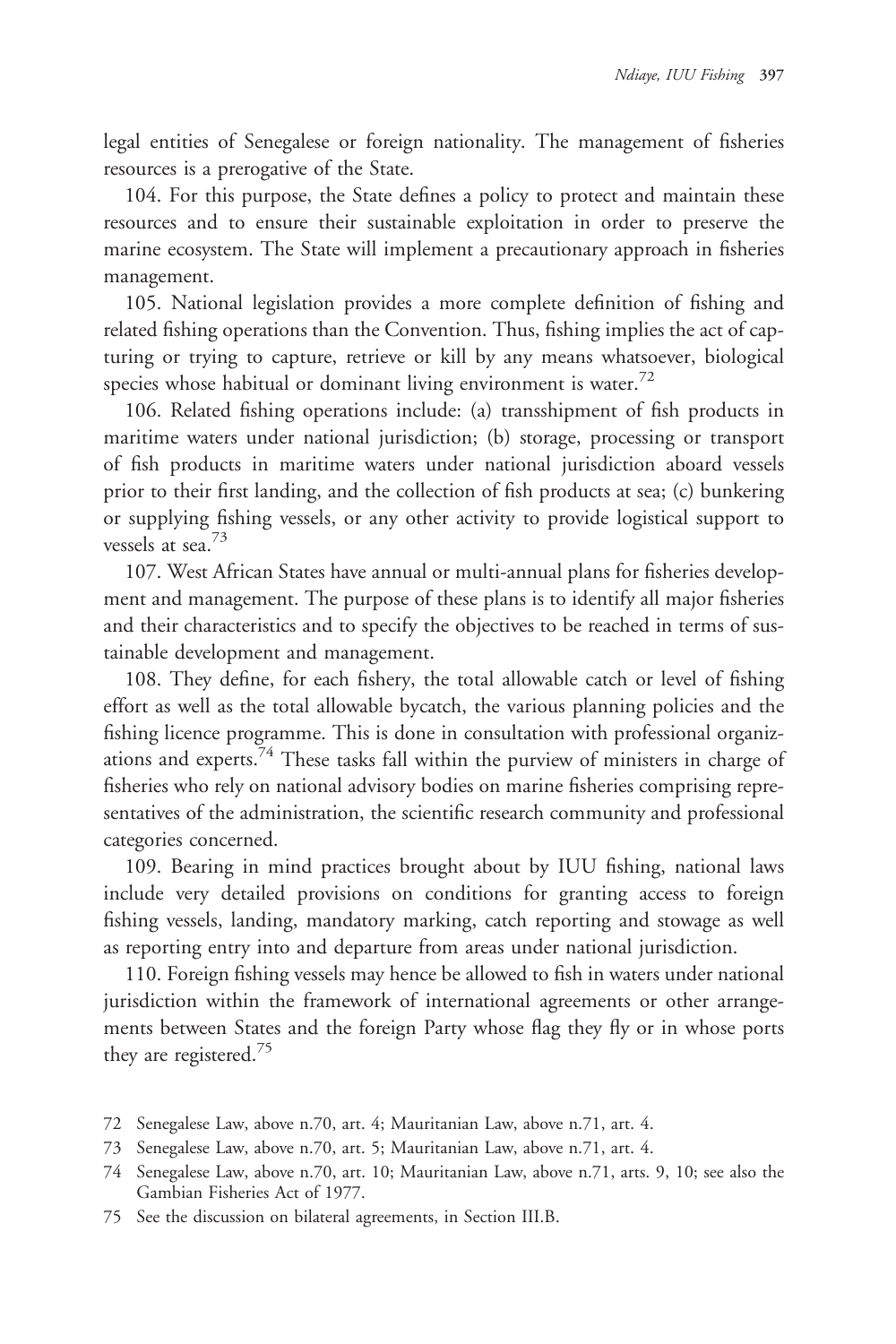111. Fishing vessels authorized to operate in waters under national jurisdiction are compelled to land their products and catch in the ports of these States. Landing implies the effective landing of all fish products for their storage, handling, processing and export. However, for technical reasons, national authorities may, under customs supervision, allow the transshipment of catches in mooring areas.

112. However, to ensure effective compliance with the obligation to land products or catches, the terms and conditions for monitoring and controlling catches and the refitting operations of fishing vessels are determined by order of the Minister of Fisheries.76 This landing obligation is proving to be a formidable weapon in the fight against illegal fishing.

113. The marking of fishing vessels or the use of other identification systems is also of particular importance. Fishing vessels engaged in illegal fishing often practice reflagging to avoid control. One of their new inventions is to clone vessels that have been granted a fishing licence to operate in several EEZs. For this reason, fishing vessels are obliged to have an identification mark or other identification devices. They must constantly display names, letters and numbers to facilitate their identification. It is prohibited to remove, change beyond recognition, cover or hide in any way whatsoever the identification device.<sup>77</sup>

114. The practice of putting fish caught in West African waters in Asian country packages should also be noted. This is a convenient way to evade the new European Union regulation on the traceability of fish and fish products.<sup>78</sup>

115. Such practices show the importance of declaring catches. National laws stipulate that fishing vessels must submit to the competent authority statistical data and information on catches in the form required and within the deadline set by order of the minister in charge of fisheries. To this end, the master of a vessel is required to have a logbook on fishing operations.

116. National laws also include provisions for declarations to be made upon entering or leaving waters under national jurisdiction. Fishing vessels are thus required to transmit to the competent authority information on the time and place of their entry into and exit of waters under national jurisdiction, their position at regular intervals, their cargo and supporting documents or their catches, if any.<sup>79</sup>

77 Mauritanian Law, above n.71, art. 33.

<sup>76</sup> Senegalese Law, above n.70, art. 44; Mauritanian Law, above n.71, arts. 17, 18, 19.

<sup>78</sup> The EU Council adopted Regulation (EC) No. 1005 of 29 September 2008, establishing a community system to prevent, deter and eliminate illegal, unreported and unregulated fishing, amending Regulations (EEC) No. 2847/93, (EC) No. 1936/2001 and (EC) No. 601/2004 and repealing Regulations (EC) No. 1093/94 and (EC) No. 1447/1999. The EU Regulation on illegal fishing, which is based on related FAO instruments, entered into force on 1 January 2010.

<sup>79</sup> Mauritanian Law, above n.76, art. 37.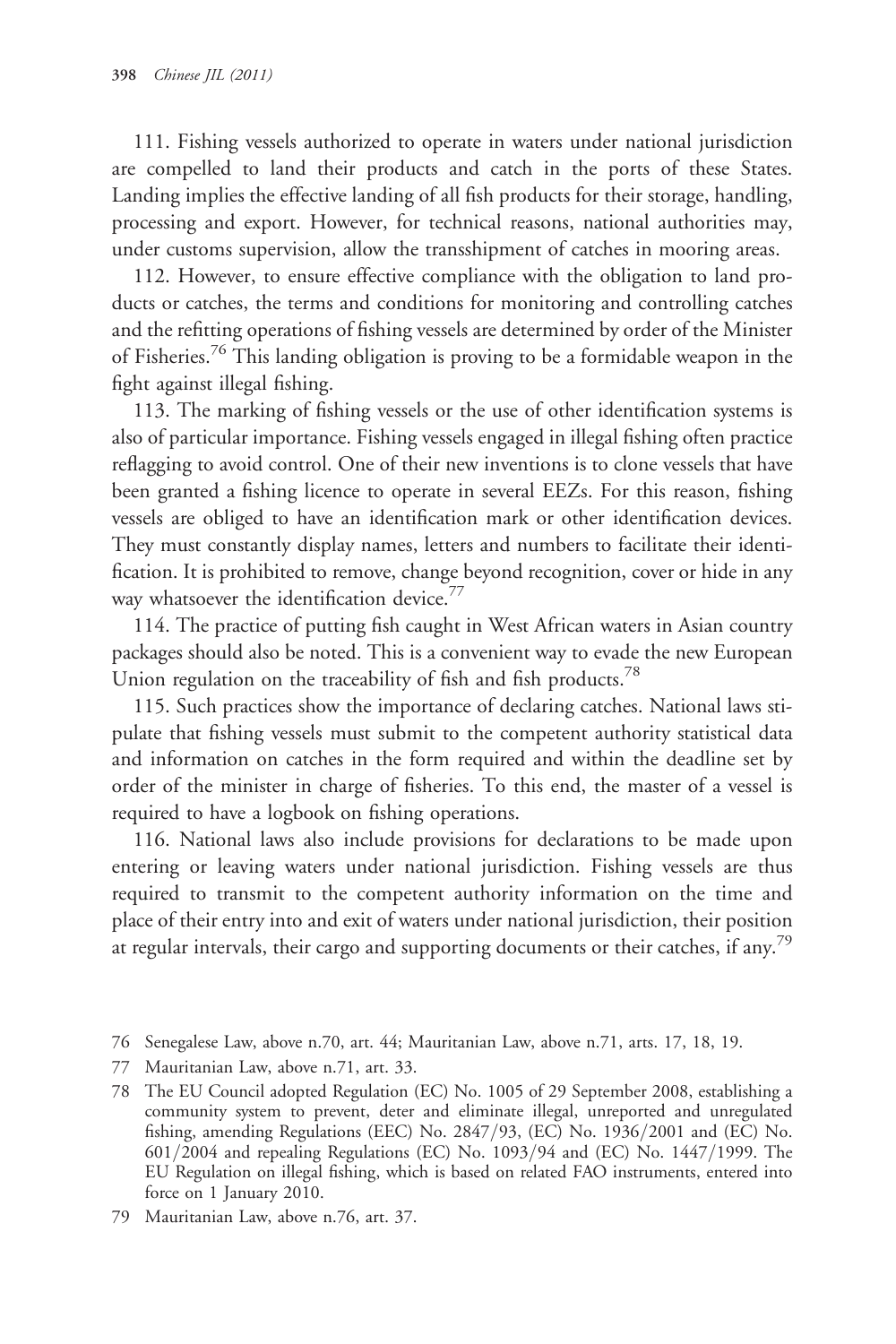117. In general, national laws contain very detailed clauses on monitoring and surveillance of fishing activities. These range from investigating, identifying and imposing sanctions for offences to administrative and judicial proceedings.

118. Offences are classified under "very serious fishing violations" and "serious fishing violations". The first include:

- (a) failure to comply with the requirement for landing of fish products in the country, illegal transshipment of catches under any circumstances whatsoever and using departures for refitting to conduct fishing activities;
- (b) the sale, purchase, transport and peddling of living species, that are to be reared, without the authorization of the Minister in charge of fisheries;
- (c) the import, export, construction, alteration or modification of any of the technical characteristics of the fishing vessel without prior authorization from the competent authority;
- (d) fishing during closed seasons, in areas closed to fishing or with prohibited gear or techniques;
- (e) the intentional destruction or damage to boats, fishing gear or nets belonging to others<sup>80</sup>

119. "Serious violations" of the provisions of Senegalese law include: (a) non-compliance with the rules governing fishing related operations: (b) mesh size violations; (c) the capture, possession, landing, sale and marketing of species whose size or weight are below the minimum allowed; (d) the capture and retention of marine species in violation of the related provisions; (e) violation of standards for bycatch and their destination; (f) false statements on technical specifications of vessels; (g) failure to comply with the requirement to provide information on entry and exit points as well as on the various positions of the vessel and on captures; (h) violation of the provisions concerning the marking of vessels; (i) non-compliance with the requirement to include statistical data and information on catches in fishing logbooks and providing false or incomplete data or information; ( j) the intentional destruction or damage to fishing boats, gear or nets belonging to others; (k) the destruction or concealing of evidence of an offence; (l) refusal of a fishing vessel to comply with an order to stop given by a surveillance ship; and (m) non-compliance with the rules on the catch limits of certain species. $81$ 

<sup>80</sup> Mauritanian Law, above n.71, Section 3, Sub-section 1, art. 64; Senegalese Law, above n.70, Title 8, Chapter 4, art. 85. The Senegalese law adds two other very serious offenses: e) the use of explosives or toxic substances for fishing or their transport aboard fishing vessels without authorization, and d) the utilization of a fishing vessel for a different type of operation than that for which it has been granted a fishing licence.

<sup>81</sup> Senegalese Law, Maritime Fishing Code, above n.86.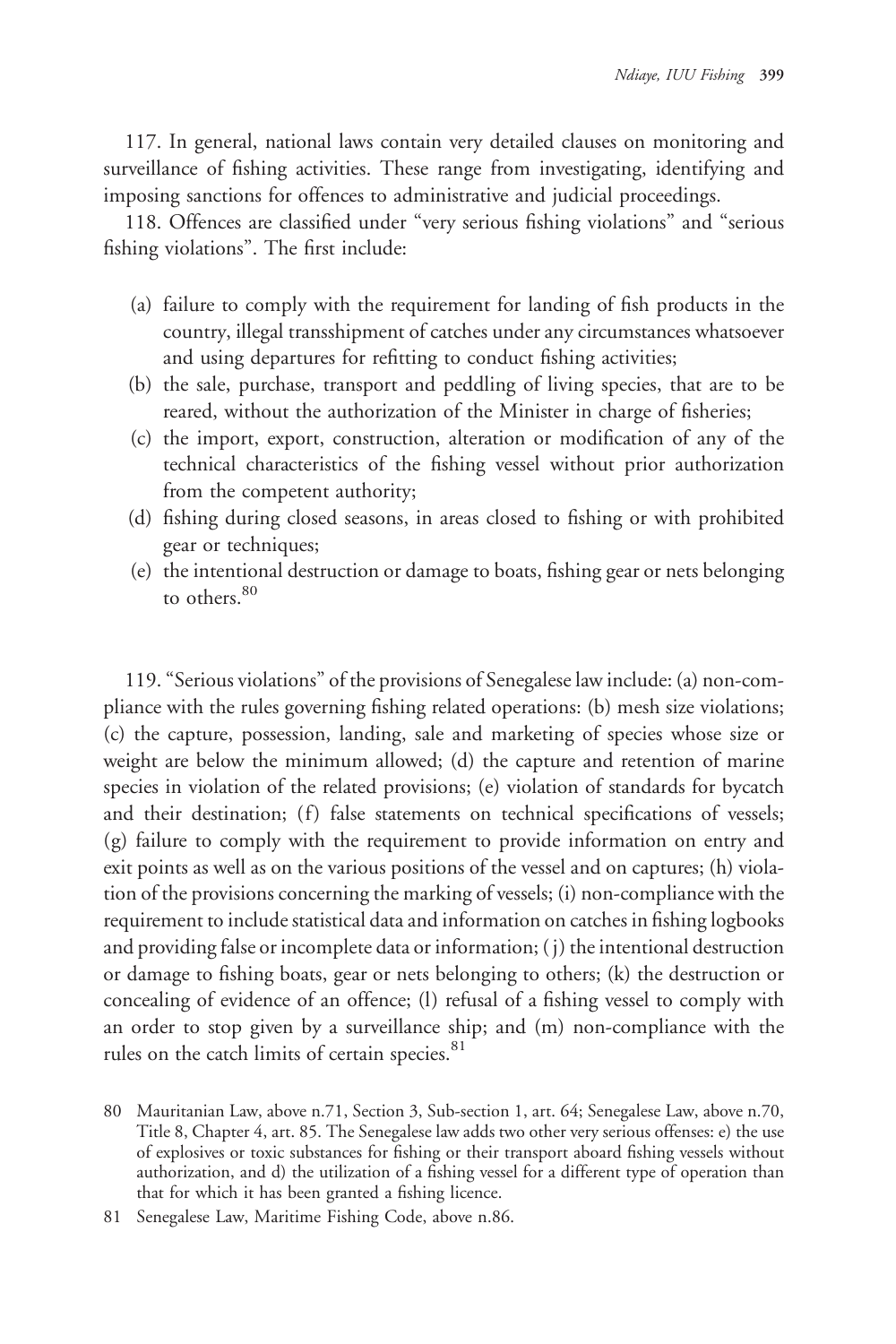120. Though national legislation covers in great detail fishing activities in areas within the States' jurisdiction, it is supplemented by bilateral agreements concluded between the various States in West Africa.

## III.B. Bilateral agreements

121. States participate in the activities of sub-regional and regional fisheries cooperation agencies in order to negotiate and sign international agreements and other mechanisms on issues of common interest. These relate primarily to cooperation in the fisheries sector in general and the joint management of stocks in particular. They also cover the harmonization and coordination of resource management and development systems as well as the determination of conditions of access to fish resources in the States concerned and the adoption of coordinated measures for monitoring and controlling the activities of fishing vessels.

122. The joint management of stocks reflects the need for cooperation and coordination as indicated in the UNCLOS.<sup>82</sup> States concerned should seek, directly or through appropriate sub-regional or regional organizations, to agree on the measures necessary to coordinate and ensure the conservation and development of such stocks.

123. Agreements generally provide that consultations will be held among ministers in charge of fisheries during the design stage of development plans relating to shared stocks in the sub-region, with a view to harmonize and coordinate the respective national fisheries development and management plans. These plans are of vital importance to States in the sub-region. They identify the major fisheries, specify development and management objectives, determine the allowable catch or level of fishing effort and define the criteria or conditions for granting fishing licences.

124. An increasing number of bilateral agreements have been concluded pertaining to the determination of conditions of access to fish resources of States within the sub-region. States acknowledge reciprocal fishing rights for vessels of both parties in their respective territorial waters. They also define the conditions for fishing vessels of one party to operate in waters under the jurisdiction of the other.

125. Fishing vessels flying foreign flags are allowed to operate in these waters within the framework of a fisheries agreement between the West African State and the flag State or organization—the European Union—representing this State, or when chartered by nationals of the coastal State.

126. Agreements on access to fisheries resources of countries in the sub-region include comprehensive provisions whose effective implementation can be decisive in the fight against illegal fishing. These agreements specify the number and characteristics of fishing vessels allowed as well as the types of fishing. They set the amount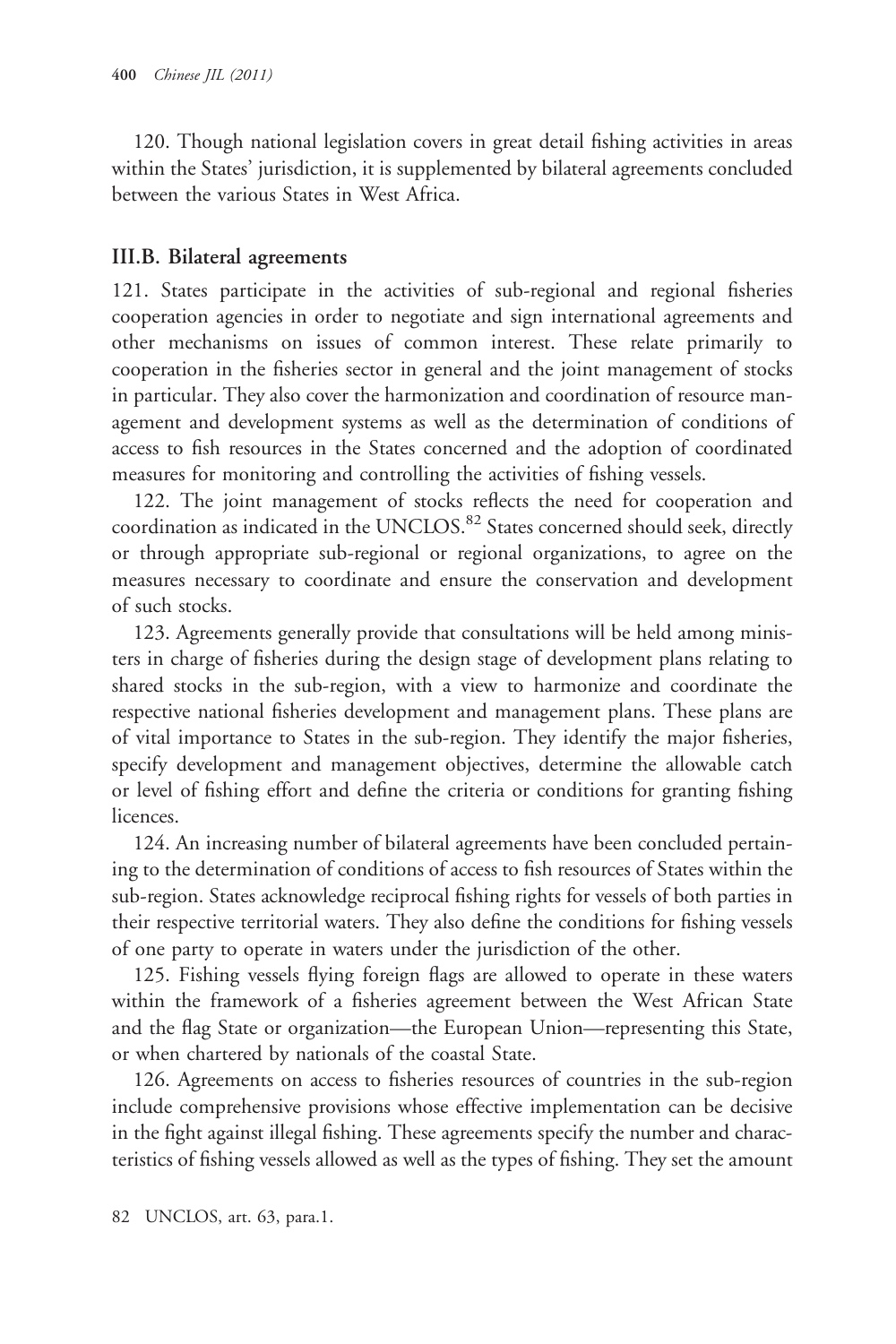for the granting of fishing licences and stress the obligation for authorized fishing vessels to be marked.

127. The agreements also provide for owners to regularly transmit data on catches to the relevant authorities. These agreements commit the responsibility of the flag State or the organization in charge of taking the appropriate measures to ensure compliance by vessels, with the terms and conditions of the agreements as well as with the relevant provisions of the laws and regulations of the State in the sub-region.<sup>83</sup>

#### III.C. The Sub-Regional Fisheries Commission

128. Cooperation is also fostered within the SRFC. $84$  It was created by the Convention of 29 March 1985 between the Governments of Cape Verde, The Gambia, Guinea, Guinea-Bissau, Mauritania and Senegal. Sierra Leone acceded to the

- 83 Bilateral agreements on fisheries are many in the sub-region: Cape Verde/Guinea, April 1989 (Reciprocal access); Cape Verde/Guinea-Bissau, June 1995 (reciprocal access); Cape Verde/ Mauritania, 18 November 1995 (General Convention: resource conservation, sustainable level of exploitation, monitoring); Cape Verde/Mauritania, 25 April 2000 (Memorandum of Understanding on the coordination of surveillance and pursuit); Cape Verde/Senegal, 29 March 1985 (Reciprocal access and number of operational vessels); Cape Verde/ Senegal, 17 November 1994 (Coordination of surveillance and pursuit); The Gambia/ Senegal, 11 November 1992 (Reciprocal access); The Gambia/Senegal, 29 March 1993 (Cooperation on surveillance); The Gambia/Senegal, 25 January 1994 (Exchanges on gross registered tonnage per type of vessel); The Gambia/Senegal, 7 May 1999 (Procedures for the granting of licence); Guinea/Guinea-Bissau, 21 October 1995 (Conditions relating to the landing of catches in each State); Guinea/Guinea-Bissau, 7 June 1996 (Agreement and regulations for the coordination of surveillance and pursuit operations); Guinea-Bissau/ Senegal, 22 December 1978 (Reciprocal access); Guinea-Bissau/Senegal, 2 May 1997 (Development and exploitation of fisheries resources in the common zone); Mauritania/ Senegal, 14 January 2000 (Agreement on pursuit); Mauritania/Senegal, 14 January 2000 (Settlement of disputes relating to artisanal fisheries). See also the table on additional bilateral agreements listed by Mr. Kelleher in the Report of Mr. Daniel Owen, Legal and institutional aspects of management arrangements for shared stocks: with reference to small pelagics in Northwest Africa, FAO, the Nansen Programme, Fisheries Management and Marine Environment, GCP/INT/730/NOR, (October 2001), 53–54. On "Agreements relating to certain aspects of the demarcation of maritime borders", the report states at page 66 that "the only remaining maritime boundary to be demarcated between the States concerned, is that between Mauritania and Senegal". There is a grave error. Indeed, it was at the Senegalo-Mauritanian Ministerial Conference of 7–9 January 1971—following several others which began in 1969—that both parties agreed to retain the parallel of latitude  $16^{\circ}04'$  N as the maritime border. This line is strictly adhered to as regards oil concessions of the two States. The fact that this important decision was included in a report and not a formal treaty may have been misleading.
- 84 Convention of 29 March 1985 on the establishment of the SRFC, amended on 14 July 1993 in Praia, Cape Verde. See Ndiaye and Tavares de Pinho, Une expérience africaine de coopération halieutique: la Commission Sous-Régionale des Pêches, in: 8 Espaces et Ressources Maritimes (1994), 237-252.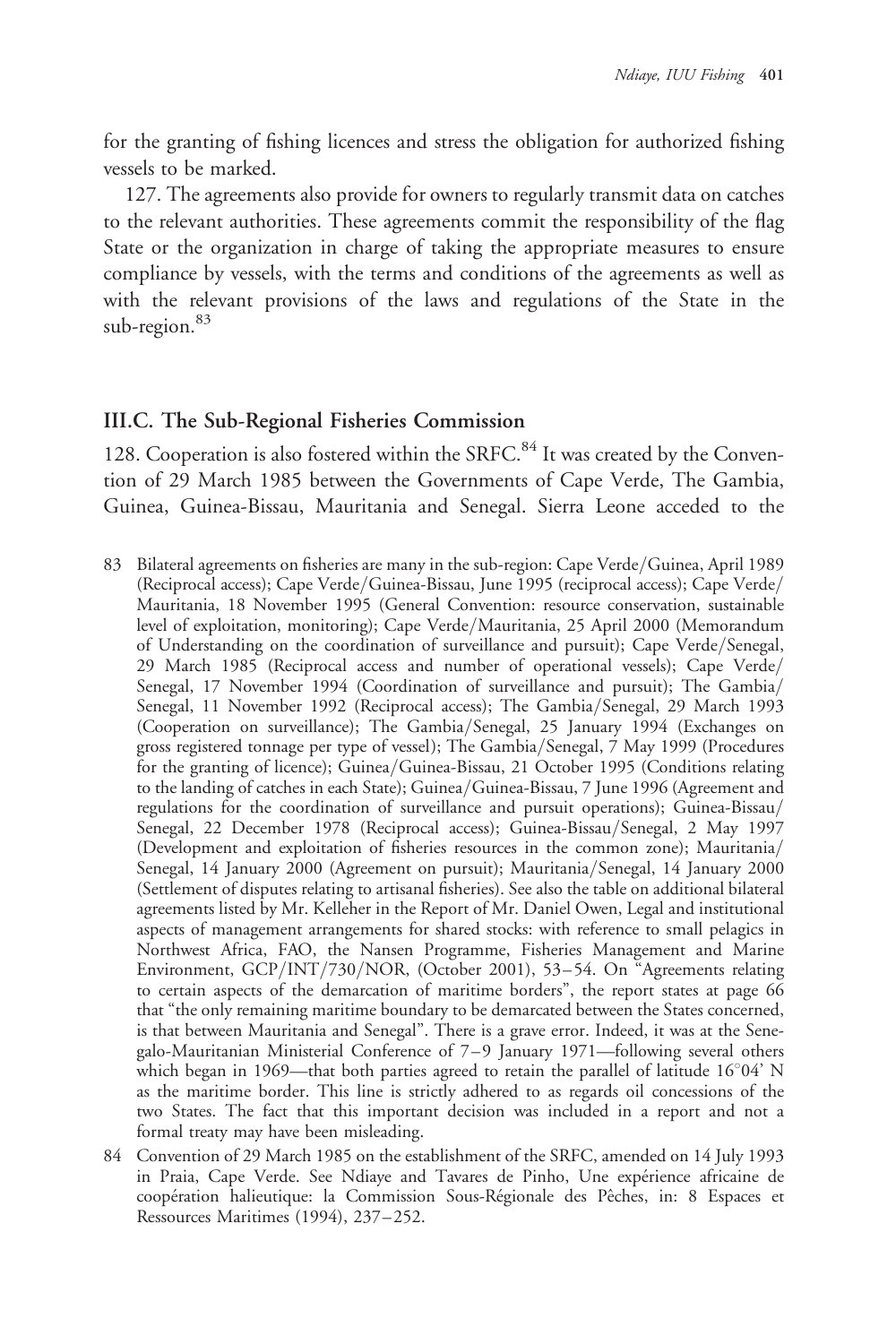Convention in 2004.<sup>85</sup> The organs of the Commission are the Conference of Ministers, the Coordinating Committee and the Permanent Secretariat.<sup>86</sup>

129. The Conference of Ministers in charge of Fisheries of Member States is the supreme authority of the Commission. Its mandate is to define objectives with regard to sub-regional cooperation and to render decisions on all issues relating to the preservation and exploitation of fisheries resources in the sub-region. However, its harmonization efforts in this area must take into account national fisheries policies of Member States.87

130. The Coordinating Committee comprises directors of fisheries or other experts designated by Member States. Its mandate is to collaborate with the Permanent Secretary, particularly with regard to the organization of meetings and the implementation of decisions of the Conference of Ministers. The Committee also makes recommendations to the Conference of Ministers on issues to be considered. It is the Commission's technical advisory body.<sup>88</sup>

131. The Permanent Secretariat is the executing body of the Commission. It is headed by a Permanent Secretary,<sup>89</sup> appointed by the Conference of Ministers for four years and renewable once. The duties of the Permanent Secretary are various. He implements the decisions of the Conference of Ministers and organizes planned meetings. He prepares the documents relating to development measures needed, seeks funding and represents the institution  $vis-a-vis$  third parties, among other duties.

132. The SRFC has extensive authority. It "aims to harmonise, in the long term, the policies of member states for the preservation, conservation and exploitation of their fisheries resources and to strengthen their cooperation for the well-being of their respective populations."90 It is on this basis that the Commission "conducted significant standard-setting and operational activities".<sup>91</sup> An institutional re-organization was conducted at the SRFC in 2009, following which a department to harmonize policies and legislation was created to assist the Permanent Secretary in the areas that are strategic to the Commission as indicated in Article 2 of the 1985 Convention.

133. As part of its standard-setting activities, the Commission has produced legal instruments for the harmonization of certain aspects relating to the fisheries policies of States. These include the Convention on the determination of conditions of

- 86 Convention of 29 March 1985, above n.84, art. 4.
- 87 Ibid., art. 5. Arts. 6–8 focus on the Chairmanship of the Conference of Ministers, sessions and decisions.

- 89 See ibid., arts. 12– 15.
- 90 Ibid., art. 2.
- 91 Ndiaye and Tavares de Pinho, above n.84, 242-247.

<sup>85</sup> On the establishment of the SRFC, see Ndiaye and Tavares de Pinho, above n.84, 238 –239.

<sup>88</sup> Ibid., art. 9.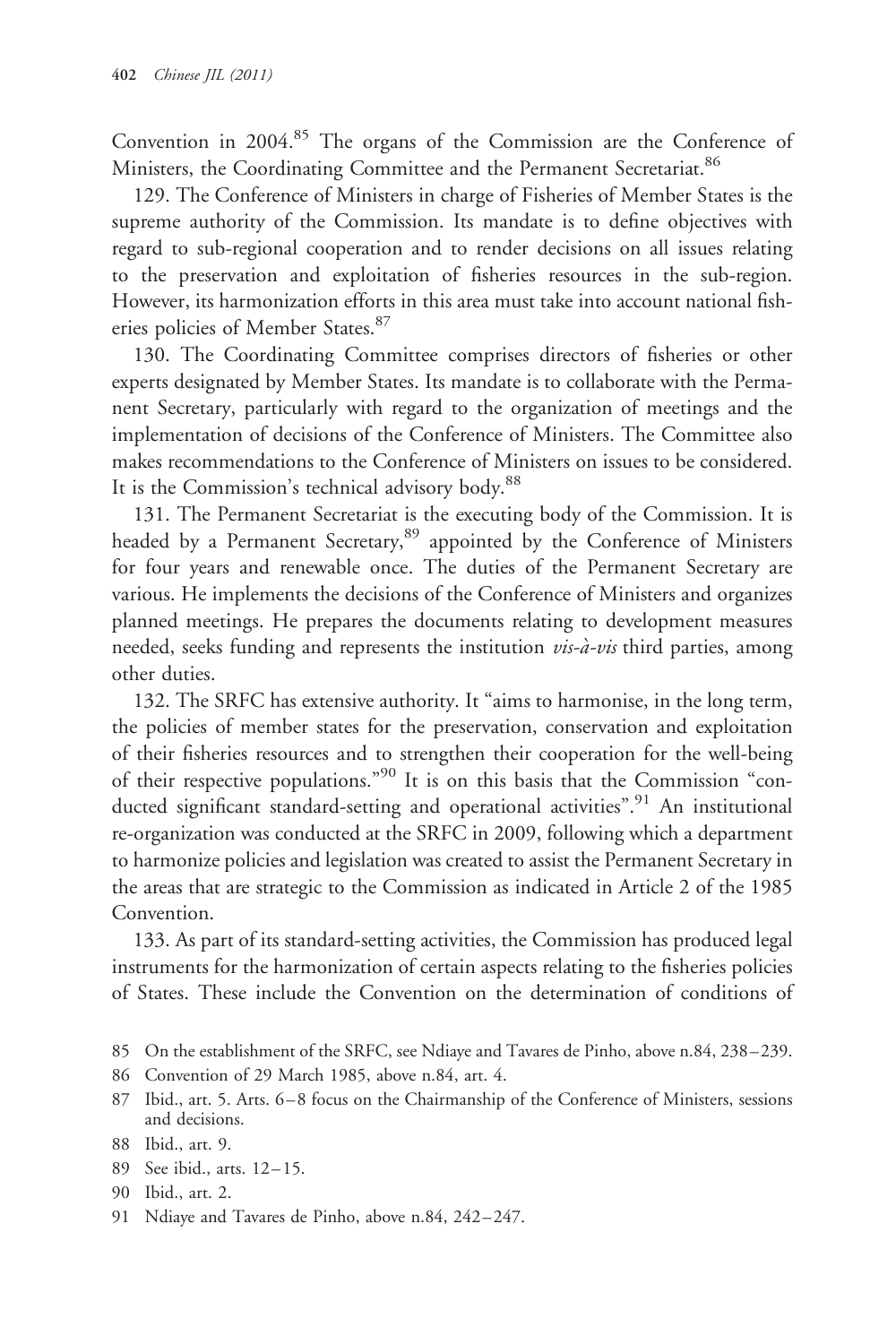access and exploitation of the fisheries resources off the coasts of the SRFC Member States of 14 July 1993, commonly referred to as CMA, the Convention on subregional cooperation in the exercise of maritime hot pursuit of 1 September 1993 and the Protocol regarding the practical modalities for the co-ordination of surveillance activities in the Member States of the SRFC of 1 September 1993.

134. The CMA sets the minimum conditions of access for vessels operating in Member States of the SRFC. It includes all resources and provides that each State Party shall authorize vessels flying the flag of another State Party to access its territorial waters according to the availability of resources and on the basis of agreements or arrangements.

135. The maximum duration for international agreements is two years and the latter must include safeguards to protect the resource. A form for the registration of fishing vessels was adopted and attached to the CMA, of which it is an integral part.

136. The activities of factory, feeder or pickup vessels are regulated. Minimum mesh sizes are defined for certain types of fishing gear. The CMA sets forth the obligation of partial landing of catches, the declaration of catches and the positions of fishing vessels. Foreign vessels are required to have observers onboard and to employ registered sailors from the coastal State. Provisions have been made with regard to the monitoring of fishing activities and the punishment of offences, particularly in cases of recidivism. However, moving from the legal thought process to the implementation stage is not a smooth transition. $^{92}$ 

137. The national management of fisheries resources has apparently shown its limits and the regional approach should be preferred. As a result, the idea to revise the CMA Convention has emerged in the light of the rapid evolution of the fisheries sector. Countries in the sub-region have realized that the law should not overlook the realities that it regulates lest it is reduced to pure fiction. What the legal expert calls "the facts", i.e. the sociological, historical, political, economic and other realities must inform the law and cannot be overlooked when assessing a particular institution such as IUU fishing.

138. The SRFC organized a series of activities in 2009 and 2010 to advance the process of revising the CMA Convention.<sup>93</sup> Workshops on the revision of the CMA

<sup>92</sup> See the report of Messrs Modou Thiam, Souleymane Nabi Bangoura and Chérif Ould Touellib, Communication IV: Fisheries Agreements and Capacity Management in the Member States of the Sub-Regional Fisheries Commission (SRFC), Archives and documents of the FAO Fisheries Department (28 September 2001) (www.fao.org/DOCREP/005/ Y4643F07.htm//).

<sup>93</sup> Sub-regional workshop on the "Revision of the Convention on Minimum Access Conditions" held in Dakar, on 22-24 April 2009, followed by several workshops organized under the aegis of the SRFC in each of the seven Member States. Finally, a meeting was held at the SRFC headquarters in Dakar on 5 and 6 October 2010 to discuss the reports produced by two consultants hired by the Organization in this regard. See the report prepared by Mrs. Dienaba Bèye Traoré, Head of the Policy and Harmonization of Laws Department (DHPL/PRSP), Dakar (6 October 2010).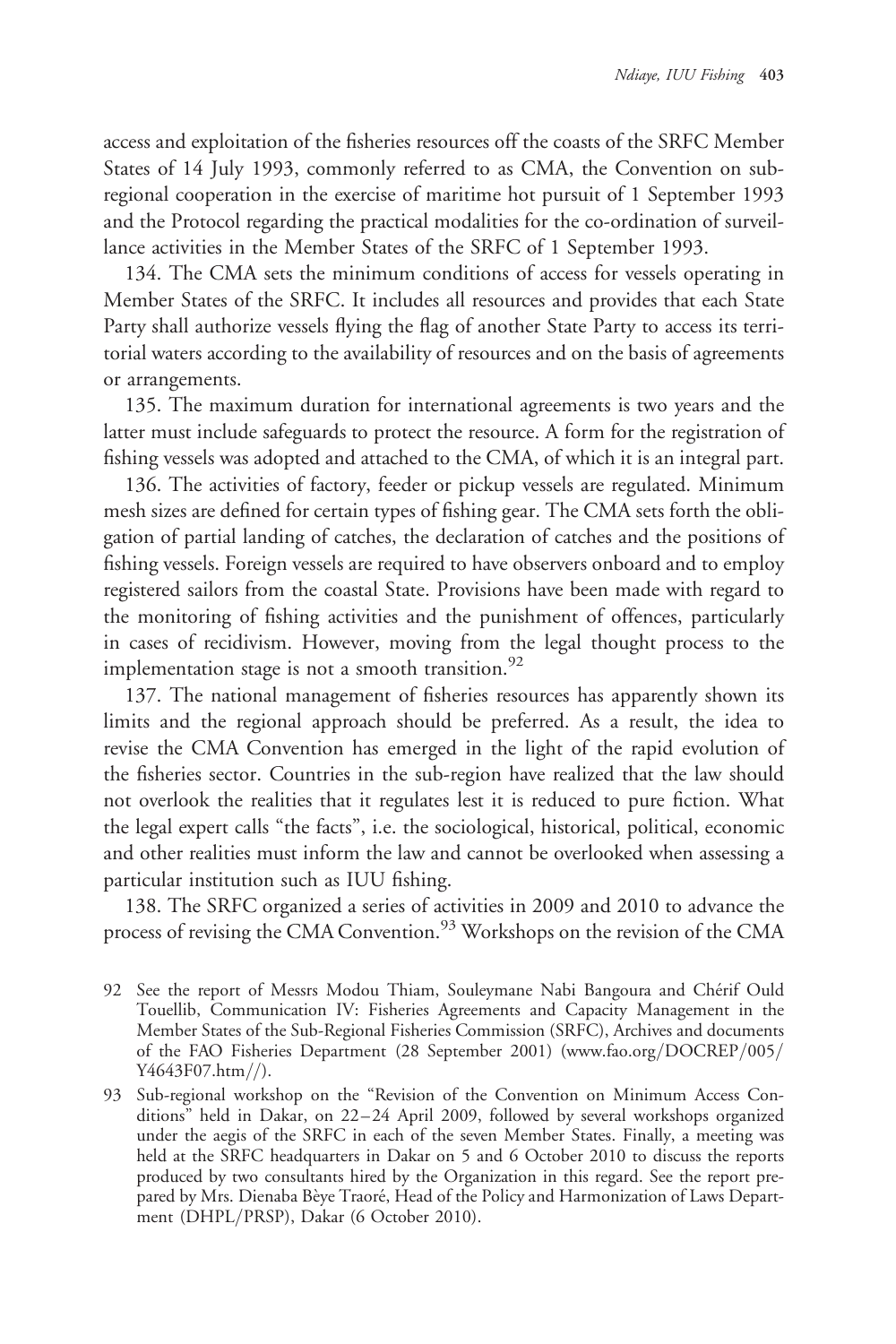adopted 42 recommendations forming the negotium of the draft revised CMA Convention to be submitted to the meeting of the SFRC's Conference of Ministers responsible for fisheries<sup>94</sup> in December 2010.

139. Regarding the adoption of coordinated measures for the surveillance and control of activities of fishing vessels, States in the sub-region, "conscious of the need to pool their efforts in order to effectively protect and monitor waters under their respective jurisdictions", adopted the Convention on sub-regional cooperation in the exercise of maritime hot pursuit.<sup>95</sup>

140. The Convention sets forth the rules and modalities for strengthening cooperation between the agencies responsible for fisheries surveillance in State Parties. It defines the general principles governing the right to hot pursuit of any State Party with regard to any vessel attempting to escape control operations by an aircraft or a surveillance vessel of that State. The Convention is directed primarily at vessels flying foreign flags and that do not have any licence to operate in the sub-region.<sup>96</sup>

141. As indicated by the FAO, $^{97}$  fishing has, for a very long time, been an important food source for mankind, providing employment and economic benefits to those who practise it. However, with increased knowledge and the dynamic development of the fisheries sector, people have begun to understand that aquatic resources, although renewable, are finite and must be properly managed if their contribution to the nutritional, economic and social well-being of the world's growing population is to be maintained.

- 94 These recommendations include: define the principles that should guide the registration and flagging of fishing vessels; establish a record of fishing vessels in each Member State of the SRFC; sub-regional fisheries register (mechanisms and conditions); condition the access of foreign fishing vessels to the existence of a surplus of fisheries resources; adopt the technical specifications for the marking and identification of fishing vessels; encourage foreign fishing vessels to land their catches in ports within the sub-region; introduce the principle of a mandatory logbook; maintain the principle of having an observer on-board any fishing vessel; maintain the principle of the declaration of entry into and exit from EEZs or fishing zones by foreign vessels; adopt the rule that the transshipment of catches should only be carried out at ports and harbours of States in the sub-region; subject all industrial fishing vessels, domestic or foreign, to the requirement to be equipped with a tracking device VMS; establish a list of IUU fishing vessels in the sub-region; introduce a penalty system for IUU fishing, etc.
- 95 Convention on sub-regional cooperation in the exercise of maritime hot pursuit of 1 September 1993 between Cape Verde, The Gambia, Guinea, Guinea-Bissau, Mauritania and Senegal.
- 96 On the circumstances that led to the drafting of the Convention, see Ndiaye and Tavares de Pinho, above n.84, 243–245. The issue of the "Sub-regional status of observers" and that of the "Marking of fishing vessels" must also be noted to complete the picture of standardsetting actions. The SRFC has, moreover, initiated significant actions: the sub-regional marine database, the sub-regional register of fishing vessels and joint research programmes.
- 97 IPOA-IUU, above n.3, XI.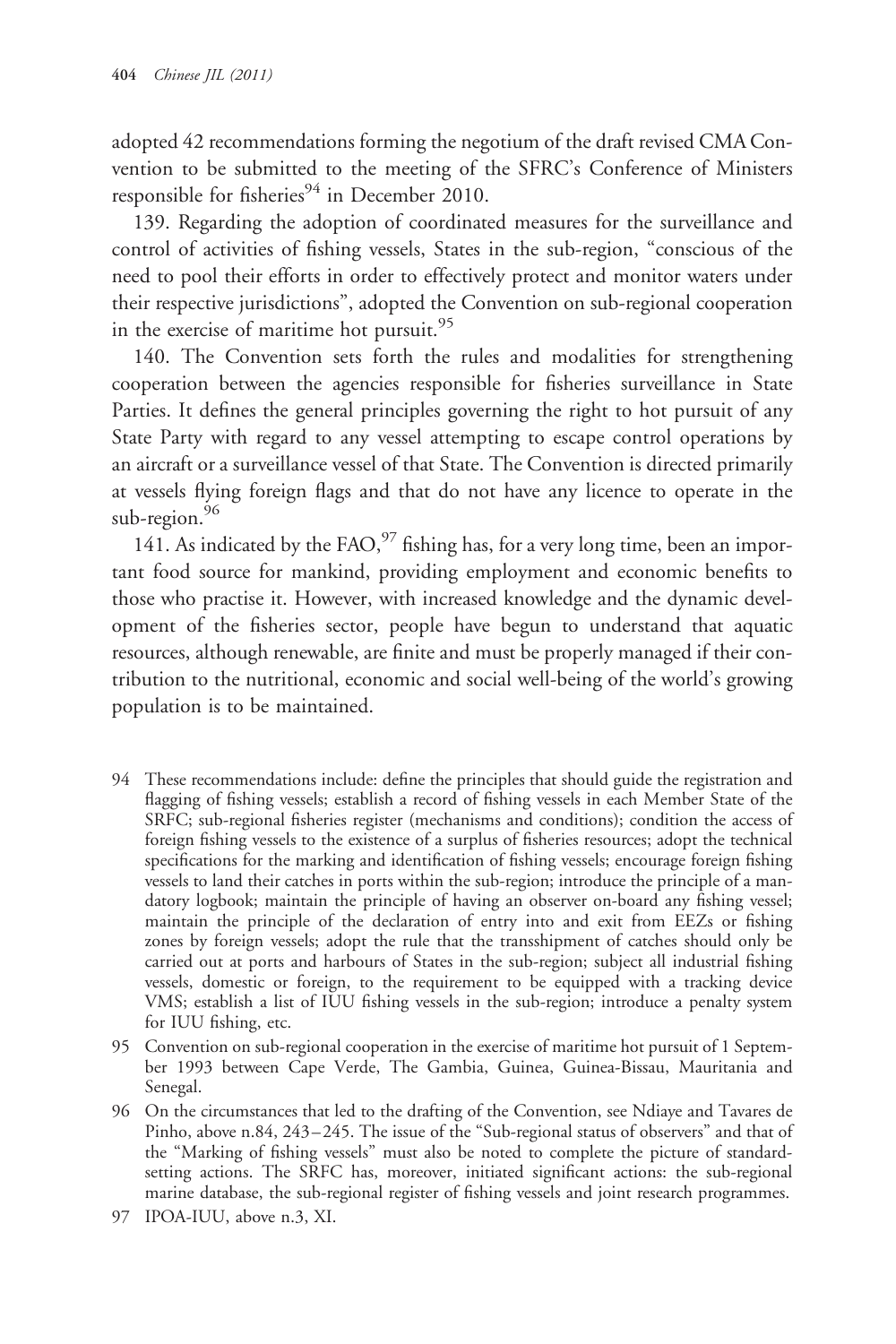142. Some experts predict that at the current pace, there will be no more fish in the world in 2048. Determined action must therefore be taken by States in the subregion and by regional fisheries management organizations.

143. States must pool their resources and encourage joint surveillance operations in areas under their jurisdiction. They must coordinate their actions and set up very precise measures that they will be able to implement, to fight against IUU fishing. In this regard, they must demonstrate genuine political will which would be a strong signal to pirate vessels.

144. Today, the scope of the SRFC needs to be extended for it to properly perform its duties. It must be strengthened,<sup>98</sup> and should move on from being an inter-governmental organization on fisheries cooperation to a regional fisheries management organization equipped with the necessary resources and expertise, in other words, a shift from cooperation to integration.

<sup>98</sup> See, for example, Elise Anne Clark, Strengthening regional fisheries management: the application of the duty to cooperate under the Law of the Sea Convention, Intern's Report, ITLOS, Hamburg (2010).